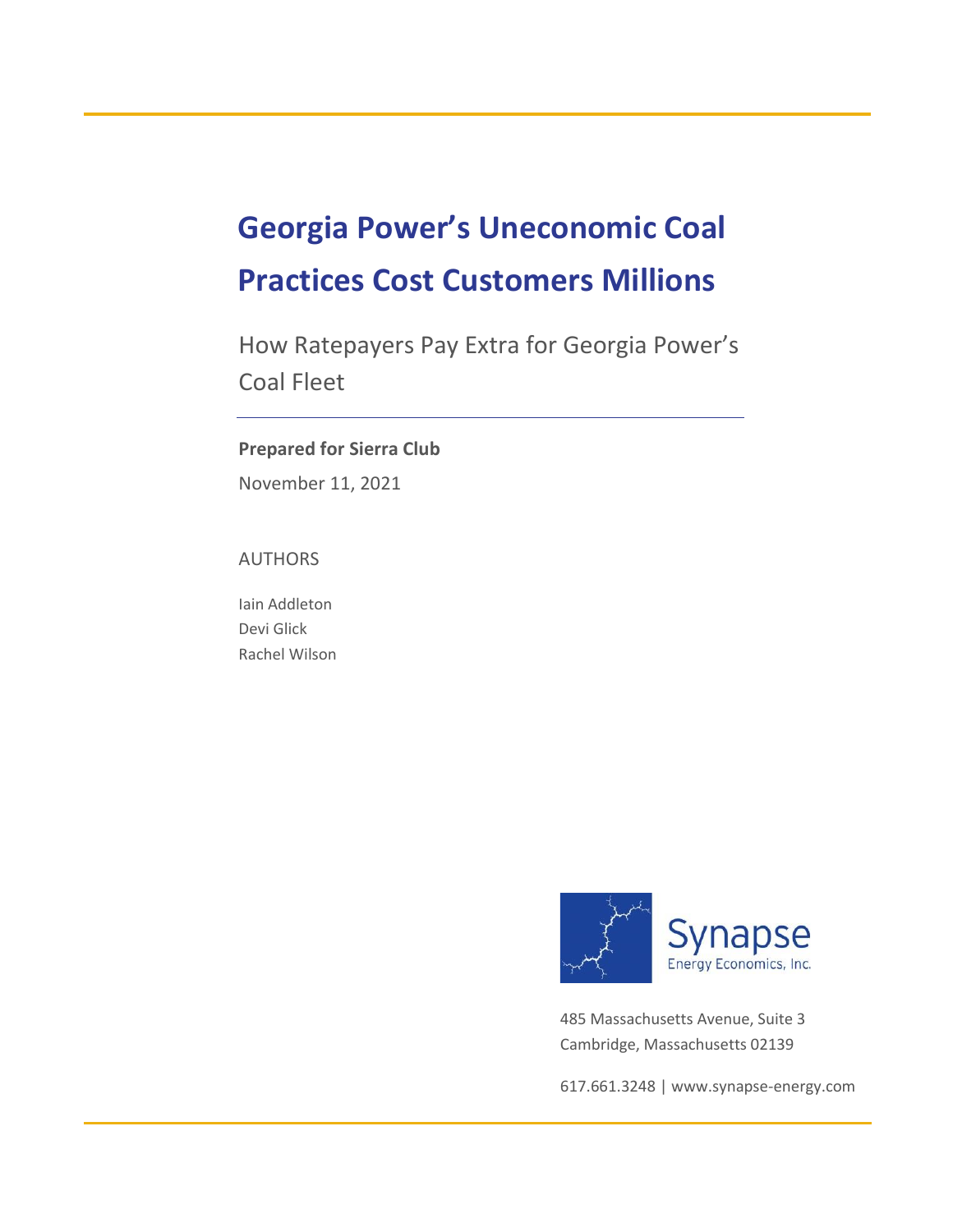## **CONTENTS**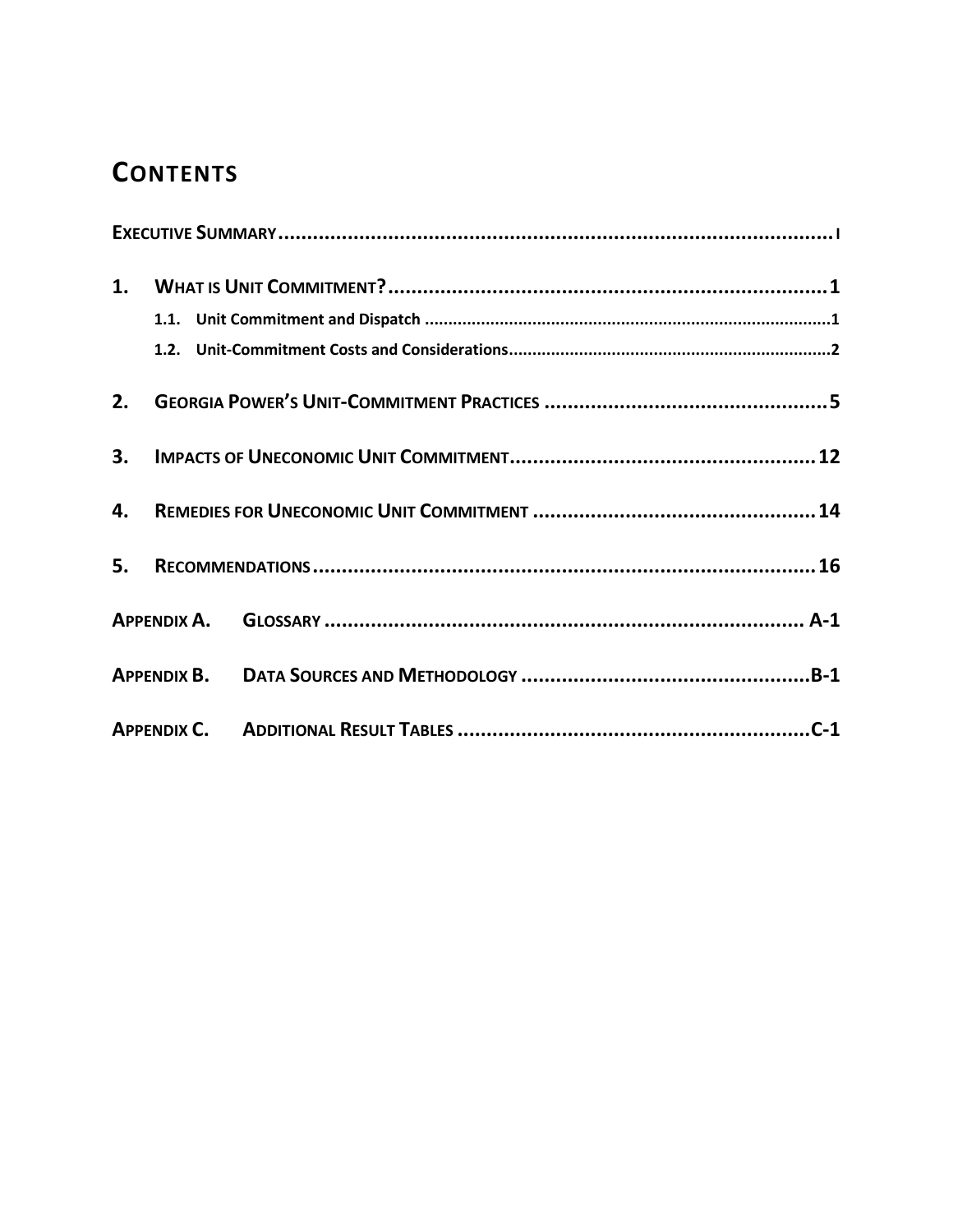## **EXECUTIVE SUMMARY**

This report demonstrates that Georgia Power regularly operates its coal-fired power plants in such a way that the costs of operating those plants far outweigh the benefits that ratepayers receive. **Specifically, from 2017 to 2020, Georgia Power's uneconomic unit-commitment practices resulted in an estimated \$232 million in excess costs for ratepayers.** Our analysis looks at how often Georgia Power commits its generating units uneconomically. We define uneconomic commitment periods as the periods of time in which the unit's operating costs (fuel and variable operations and maintenance costs) exceed the value of the generation produced by that unit. We find that Georgia Power has consistently chosen to commit its coal plants in place of less expensive generation, burdening ratepayers with costs well above the cost of energy from other available sources. For the purposes of this report, this cumulative \$232 million difference represents excess costs incurred because of uneconomic commitment decisions by Georgia Power.

Large coal-fired generating units have traditionally been designed for baseload power, running in most hours of the year at a high percentage of their maximum output. These coal-fired generators have high startup and shutdown costs and are slow to ramp up and down; thus, when plant operators decide to turn a unit on, referred to as "unit commitment," it is with the knowledge that the unit cannot be turned off quickly and easily. Over the last decade, however, low gas prices and a greater penetration of renewables have upended historical patterns of electricity generation. Solar, wind, and gas-fired generators, with their zero to low variable costs of operation, are increasingly being called upon to generate, or dispatch, ahead of more expensive coal-fired generators. In a given hour, generators are stacked by their variable cost in order from lowest to highest and dispatched accordingly to meet electric demand in that hour. The variable cost of the most expensive generator used to meet load, the marginal generator, then sets the marginal price of energy in the hour (referred to in vertically integrated service territories as the "system lambda"). In some hours, coal units may be running as a result of a previous commitment decision but operating at a higher variable cost than the system lambda: they are running, but outside of the stack that determines prices. In these instances, a coal unit is said to have been "committed uneconomically."

While Georgia Power has recently signaled an intent to retire the majority of these uneconomically dispatched coal units by the end of 2028, in the years leading up to retirement, ratepayers could be subject to hundreds of millions of dollars in unnecessary expenses if the Company continues to commit its units uneconomically.

The first section of this report defines unit commitment and further describes the differences between committing a generating unit economically versus uneconomically. The second section analyzes Georgia Power's unit-commitment practices using publicly available data. It then details the excess costs born by the Company's ratepayers over the four-year analysis period. Section [3](#page-14-0) describes other potential impacts of uneconomic unit commitment while Sectio[n 4](#page-16-0) outlines potential remedies. Finally, the last section of this report details our specific recommendations for the Georgia Public Service Commission with respect to Georgia Power's unit-commitment practices.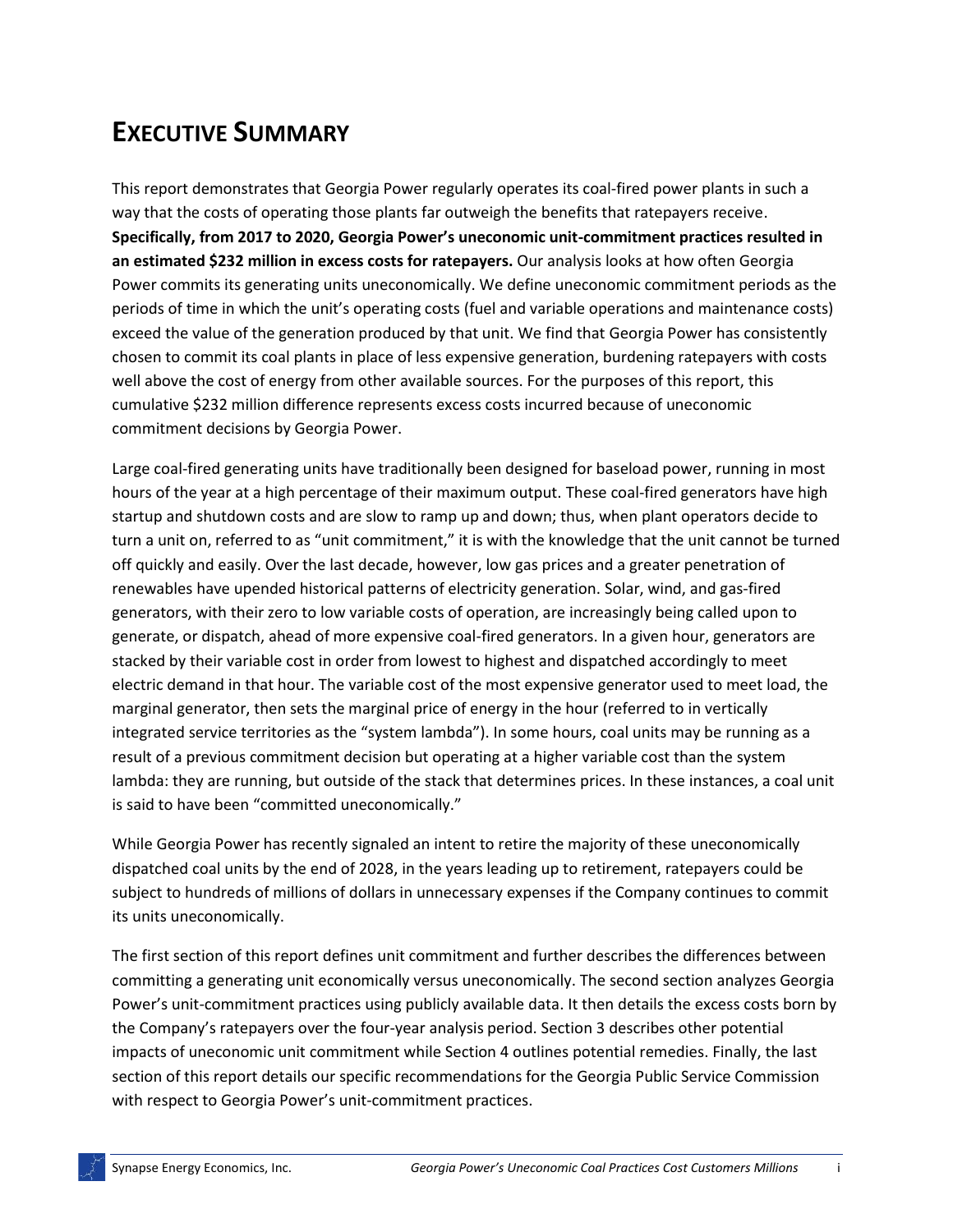# **1. WHAT IS UNIT COMMITMENT?**

### **1.1. Unit Commitment and Dispatch**

Coal-fired generating units have long been designed to serve baseload need for power, which is the minimum amount of electricity needed on the grid at any given time. Intermediate and peaking power plants, on the other hand, have traditionally been used to meet fluctuating demand for electricity. Baseload coal-fired units are quite inflexible relative to their intermediate and peaking counterparts and were designed to stay online for weeks or even months at a time due to lengthy startup and shutdown times. In fact, a coal plant might need to operate for a day or more both before and after it is needed, simply to account for startup and shutdown requirements.

The term "unit commitment" refers to the decision to either keep the unit online, bring a unit online that is not currently generating, or bring offline (de-commit) a unit that is currently online. Unitcommitment decisions are distinct from "dispatch" decisions, which are the decisions to incrementally increase or decrease a unit's generation between its minimum and maximum operating levels. Fast-start units like combustion turbines or battery storage can generally be dispatched from idle (or blackstart) and do not need to be committed ahead of time. However, large steam boilers require advanced commitment, and once committed to operate, must run at a minimum level of output. As the owner and operator of its own fleet of power plants, Georgia Power, like its neighboring utilities in the southeast, is responsible for making unit-commitment and dispatch decisions for multiple types of generating units every day.<sup>1</sup>

Given long startup and shutdown times, coal plant owners like Georgia Power need to decide in advance whether it makes sense to commit their coal units. These decisions should be based on multi-day projections that compare the costs to operate the coal plant against the cost to generate or procure electricity from elsewhere. Overall, it may be economic to commit a coal unit when the projected costs of serving equivalent energy from other sources, including the broader market, are higher than the costs of operating the coal unit over a period of days. Because coal units are not nimble and cannot easily turn on and off, they often run at a loss for numerous hours or even days to provide value during a small segment of hours when the cost of energy is projected to be high.

Most other assessments of unit-commitment practices have looked at utilities that operate within broader Regional Transmission Organizations (RTO) or wholesale electric markets, where the market cost of energy is clearly defined. This report examines Georgia Power, which does not operate in a liquid

 $^1$  This is contrast with many other parts of the United States, in which generating units are committed and dispatched into a central market (a Regional Transmission Organization) operated by an independent system operator. In these markets, the system operator is generally responsible for making dispatch decisions based on market bids, but commitment decisions can be made by either the utility or the system operator.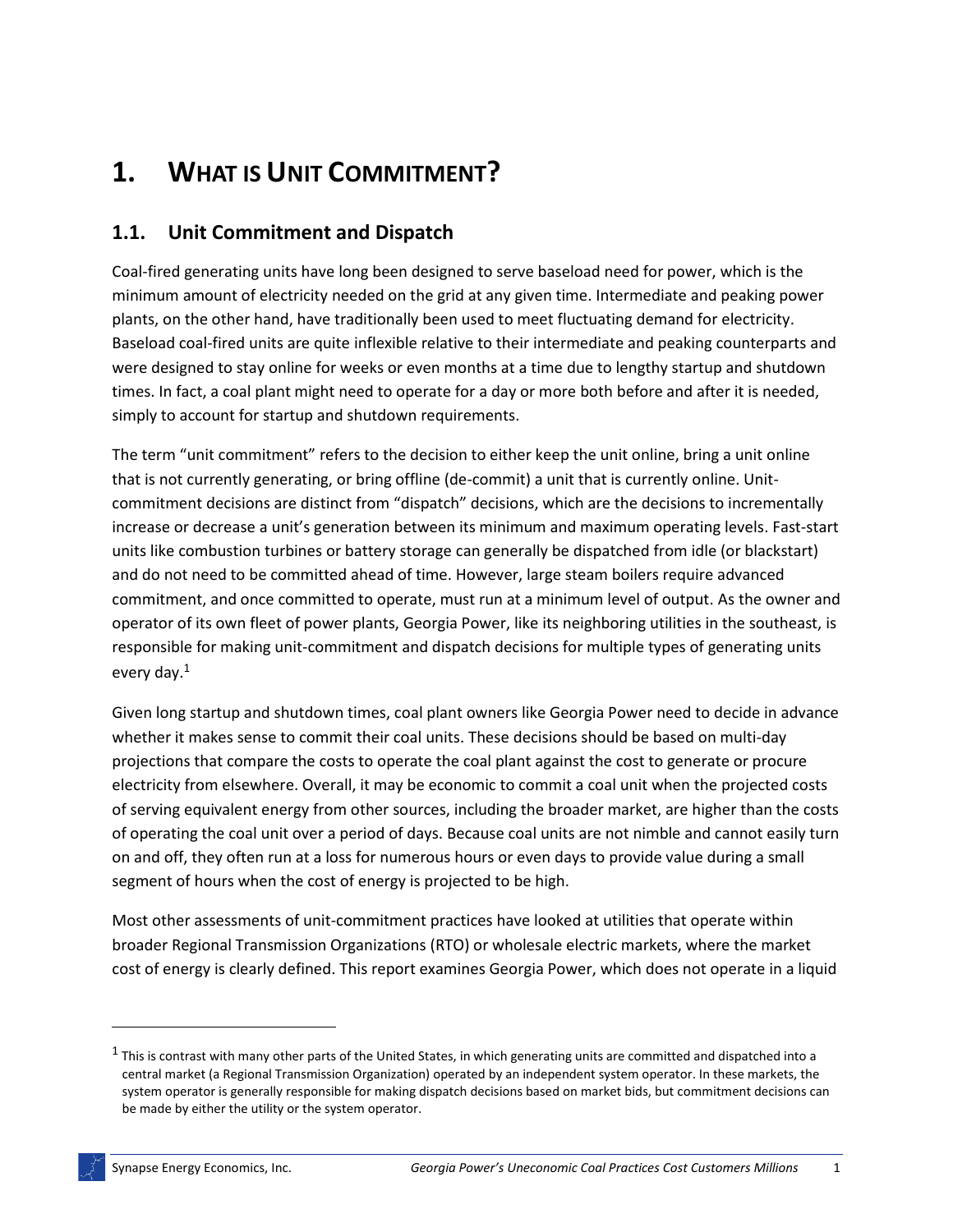wholesale energy market. Nonetheless, Georgia Power, and indeed the whole of the Southern Company system, conducts trades of its energy on the basis of the marginal system cost of energy, or "system lambda." In this assessment, we use system lambda as a proxy for a market cost of energy, or the cost of the next most expensive source of energy.

This report analyzes how often Georgia Power commits its units uneconomically. We define uneconomic commitment periods as the periods of time in which the costs to operate a unit exceed the value of the generation produced by that unit. Our analysis demonstrates that Georgia Power regularly commits its coal units in such a way that the costs of operating those plants far outweighs the benefits that ratepayers receive. Georgia Power is actively making the decision to operate its coal plants even when there are cheaper sources of generation, in large part because the company has a monopoly with captive ratepayers. Given that Georgia Power is allowed to pass the losses that result from uneconomic unit commitment along to ratepayers via their monthly electricity bills, the company has no incentive to stop using these plants.

### **1.2. Unit-Commitment Costs and Considerations**

In a non-centralized market, utilities like Georgia Power are responsible for internally committing and dispatching their own generating units. These utilities generally rely on internal processes that project the marginal production cost to operate each unit. Resources are committed and dispatched based on marginal cost, with the lowest-cost resources coming online first, and progressively more expensive units being turned on until system load is met. The last unit needed to meet system load sets the system marginal cost (system lambda). The unit-commitment and dispatch processes should be based on economics and should generally ensure customers are served by the lowest-cost resources while maintaining reliability. But when units are committed uneconomically, meaning based only on some portion of their full marginal cost, these units cut the line and are committed and dispatched in place of lower cost available resources. This is problematic because ratepayers still see the full unit cost, even though a lower cost was used for unit-commitment and dispatch purposes.

The process of unit commitment requires that the operator make a projection to determine if a unit's variable cost of production (inclusive of other commitment costs such as startup costs) is lower cost than other resources in the system, or specifically the marginal energy resource, over a period of days. For our purposes, we use the fuel cost and the variable operations and maintenance (O&M) costs as the variable cost of production. We use the system lambda as a proxy for the cost of the next most expensive unit in the Southern Company system. In short, for a unit to have committed economically, the unit's variable cost of production is reasonably expected to be, in aggregate, lower cost than the marginal cost of energy for the entire system over the next day or days.

When a coal unit is committed to operate, it must generate a minimum amount of energy, called the "economic minimum." The economic minimum is the lowest amount of generation that a thermal unit can safely and efficiently maintain. Importantly, the commitment decision stands independently of hour-to-hour dispatch: a unit committed may be dispatched up to its maximum output if its marginal cost is lower than alternatives but cannot be dispatched below its economic minimum if its marginal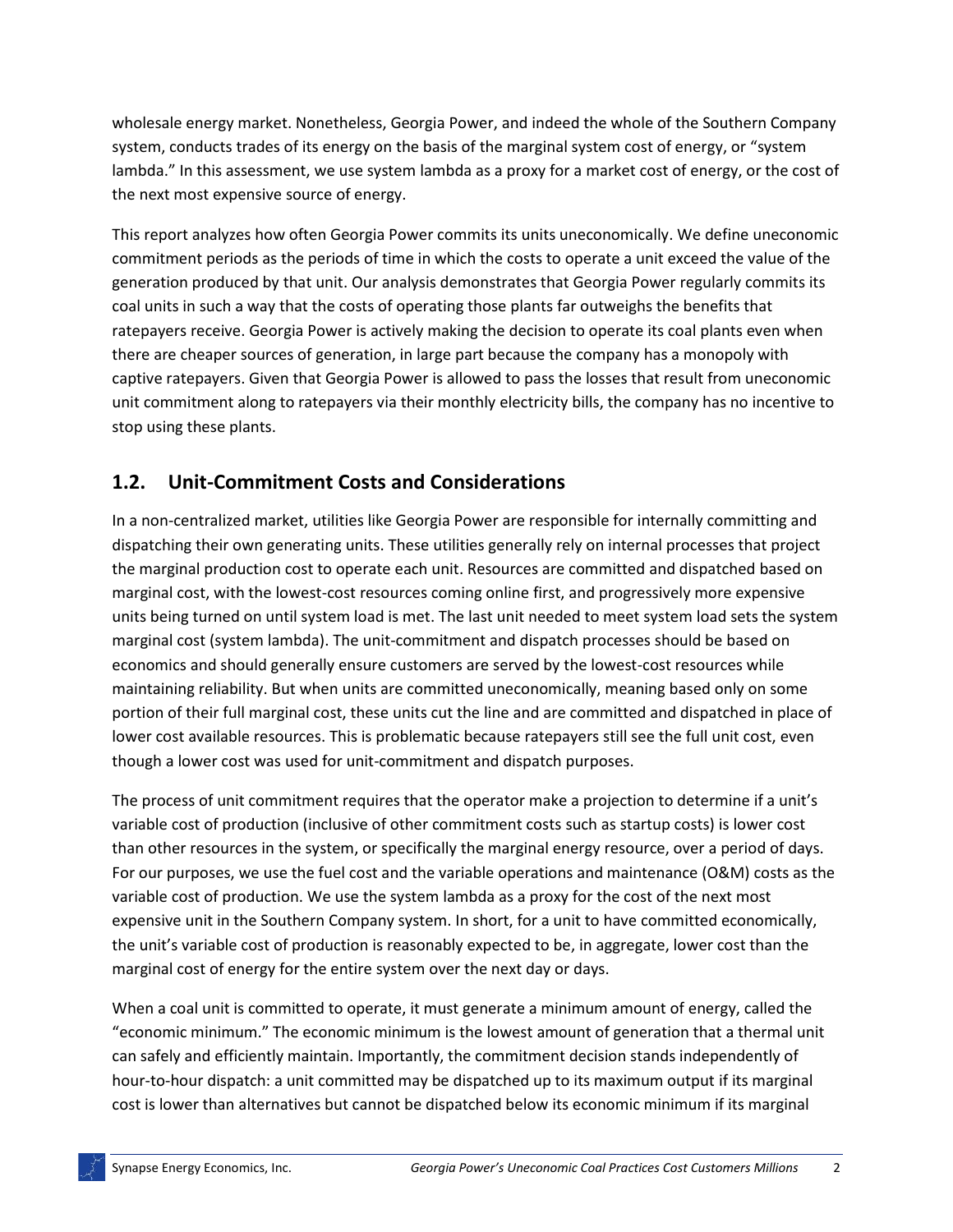cost is higher than alternatives. In most coal-fired power plants, the economic minimum is somewhere between 40 and 60 percent of the unit's peak capacity, meaning that a committed coal plant will operate with at least half of its energy output, regardless of short-term energy price changes.

When a unit is uneconomically committed, it is said to be run "out of merit," i.e., it displaces units that would have been less expensive to operate. Turning on a more expensive generator, when other lower cost resources could be dispatched first, results in excess costs to ratepayers (who must pay for the full fuel and variable costs associated with uneconomic unit operation). And while no projection is ever guaranteed to be correct, including those informing unit-commitment decisions, generation owners that ignore or sideline commitment economics do a disservice to their bottom line. In the case of rateregulated utilities, they do a disservice to their ratepayers.

Merchant coal generators, or those that rely on market-based revenues, do not have the luxury of making uneconomic commitment decisions: uneconomic commitment decisions could result in unsustainable losses to generation owners. Studies have found that these merchant generators are much less likely to make uneconomic commitment decisions than their regulated counterparts.<sup>2</sup> However, rate-regulated utilities such as Georgia Power regularly pass fuel and operational expenses on to customers, and often with little rigorous oversight. Many utility regulators simply assume that plants are prudently operated and allow costs to be passed through on a pro-forma basis. This report demonstrates that Georgia Power's customers incurred hundreds of millions of dollars in uneconomic operations due to poor unit-commitment practice in the last few years alone.

### **Why might a utility commit its units uneconomically?**

Utilities often give several reasons for committing their units uneconomically. First, frequent startup and shutdown of coal units, known as "cycling," can increase wear-and-tear at the units and increase maintenance costs. Utilities might force units to stay online to avoid incurring unit cycling costs. But this practice also generally results in the incurrence of unnecessary operational costs well in excess of the cycling costs being avoided. While it is reasonable for a utility to minimize cycling, commitment costs (including startup costs) and commitment times can and should be included in unit-commitment analysis.

Second, utilities are often contractually obligated to receive a specific number of tons of coal or pay a penalty. This may result in fuel over-supply, and to manage that over-supply, some utilities will simply keep the unit online without regards for economics. Others will artificially lower a unit's marginal cost by a calculated amount that is tied to the cost of managing the excess fuel supply. This should only occur when the utility has calculated that it is cheaper to uneconomically keep a unit online to burn excess fuel than to store it, sell it, or buy out a contract. This justification also presumes that the fuel contracts

<sup>2</sup> Potomac Economics. September 2020. *A Review of the Commitment and Dispatch of Coal Generators in MISO.* Available at https://www.potomaceconomics.com/wp-content/uploads/2020/09/Coal-Dispatch-Study\_9-30-20.pdf.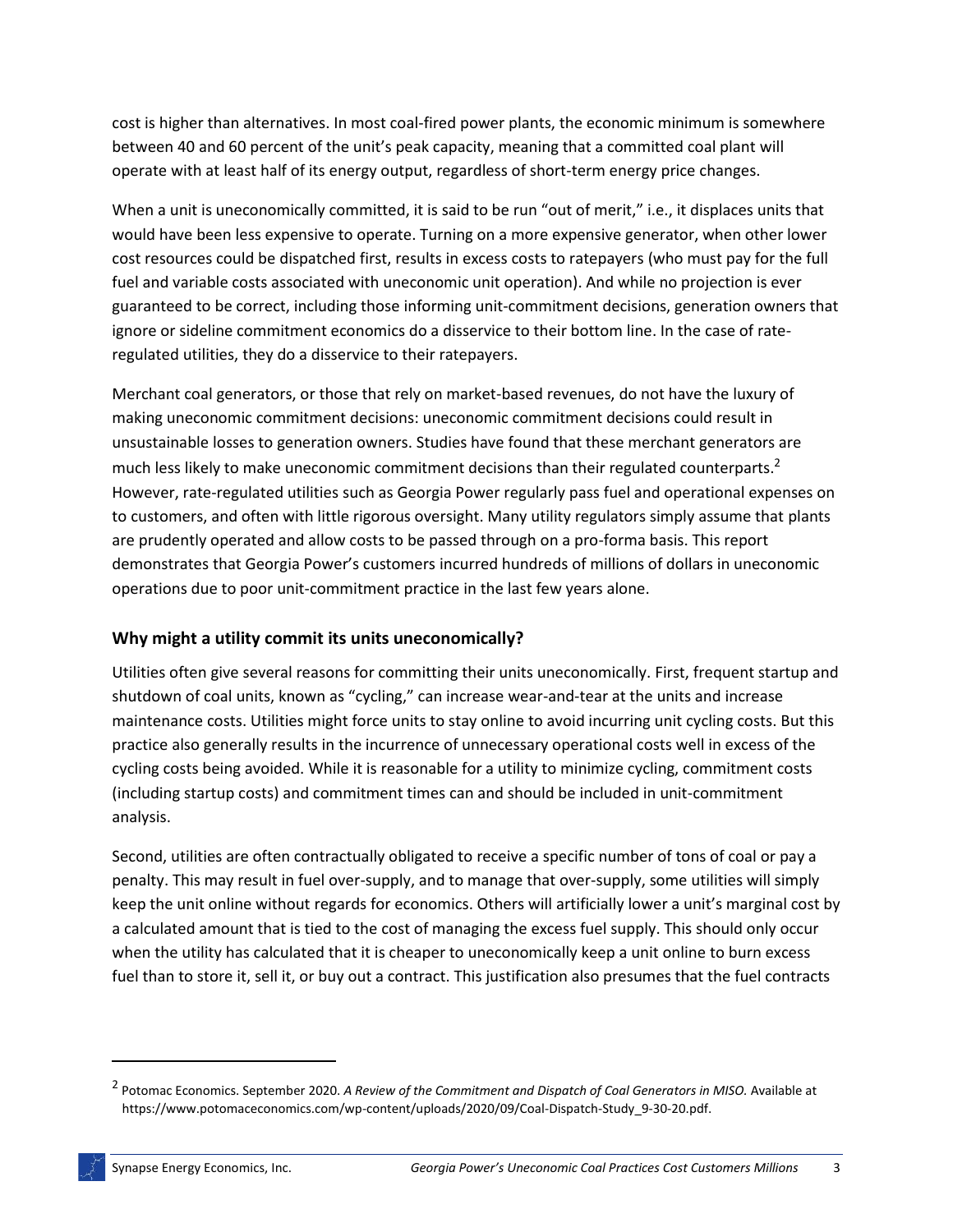were executed prudently and with the approval of the Commission, which obligates ratepayers to cover the fuel costs; however, this is frequently not the case.

Third, as mentioned above, production cost only includes those costs which can be considered variable. Utilities often categorize specific fuel and fuel transportation costs as fixed, and thus exclude them from the production cost calculation. They generally exclude costs associated with fixed transportation contracts, fixed tonnage requirements, or must-take provisions of fuel contracts from unit dispatch and commitment decisions. $3$  This practice effectively locks ratepayers into paying a portion of fuel costs, often without any formal approval from the regulatory commission. Utility judgement of which O&M costs are variable versus those that are truly fixed also varies widely, which can result in the underrepresentation of variable costs in the commitment cost.

Lastly, a utility that receives a return of and on assets in the rate base may have an incentive to show that aging units are still "used and useful" despite the substantial capital and fixed expense required to keep them online. A unit that is not economic over the long run (relative to replacement options) and does not provide economic service on a short-term basis may be perceived as not used or useful and at risk for disallowance. As noted by the U.S. Energy Information Administration (EIA), coal units that move to very low utilizations are often retired shortly thereafter because the justification for their operational costs evaporates.<sup>4</sup>

### **Is uneconomic unit commitment ever justifiable?**

There are limited circumstances in which a higher cost unit might operate in place of a lower cost unit. First, sometimes units need to be brought or kept online for testing purposes or in anticipation of a reliability need. These decisions may be made regardless of costs and are reasonable, but a prudent utility manager would also document such practices to justify the period of uneconomic operation.

Second, given the inflexibility of coal units, it can sometimes make sense to leave a unit online for short periods of time, even when there are lower-cost resources available, in order to be available to provide electricity during hours of high demand. However, the unit must be projected to be economic overall across a multi-day or week period (inclusive of all commitment costs) to avoid excess, unjustified costs to ratepayers.

Lastly, actual conditions may be different from utility projections. If system demand or the availability (or cost) of alternative energy opportunities differs significantly from what the utility projected, the utility's commitment decisions may not minimize costs to ratepayers during a multi-day period. If the utility's own contemporaneous analysis indicated that operating the unit would minimize costs, their decision was not necessarily an imprudent one. If, however, a pattern exists in which the utility's

 $^3$  Based on our review of publicly available data, we do not believe Georgia Power engages in this practice.

<sup>4</sup> U.S. Energy Information Administration. 2020. *As U.S. coal-fired capacity and utilization decline, operators consider seasonal operation*. Accessible at https://www.eia.gov/todayinenergy/detail.php?id=44976.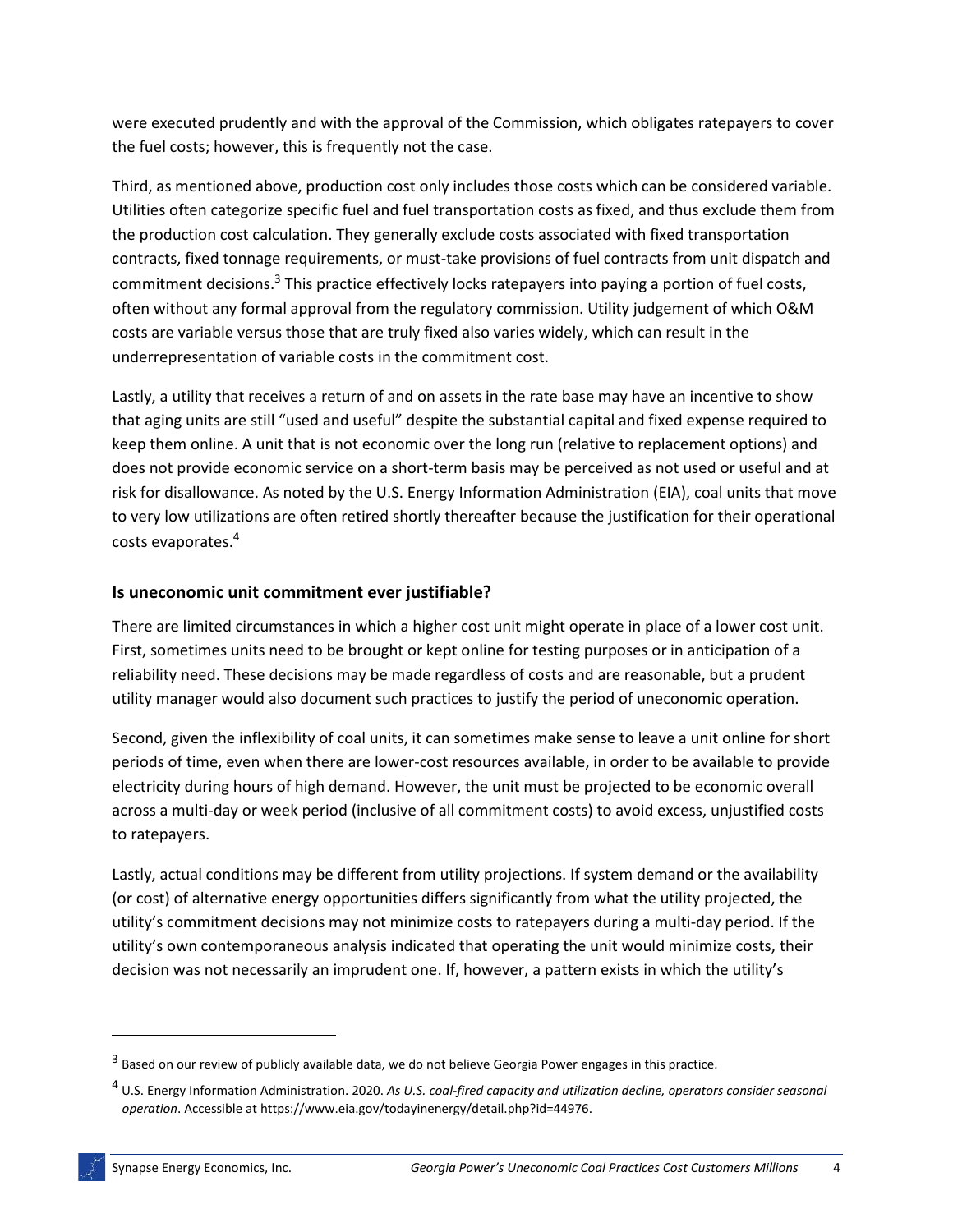forecast is consistently and systematically wrong, and the utility has neglected to modify its decisionmaking process, its entire process may not be robust or prudent. The accuracy of the utility's daily unitcommitment decision-making process should itself be fed back into its decision-making process, with modifications incorporated when the current process is falling short.

### **2. GEORGIA POWER'S UNIT-COMMITMENT PRACTICES**

Synapse Energy Economics analyzed Georgia Power's unit-commitment practices for its coal fleet from 2017 through 2020 using publicly available data from the U.S. Energy Information Administration (EIA), the U.S. Environmental Protection Agency (EPA), and the Federal Energy Regulatory Commission (FERC). Our assessment of unit commitment examined all of Georgia Power's coal units that were operational during any part of our four-year analysis period. A more detailed description of data sources and methodology is presented in [Appendix A.](#page-19-0)

We find that Georgia Power consistently committed each of its coal units out of merit (i.e., uneconomically), thereby burdening ratepayers with costs well above the cost of energy from other available sources (defined as the marginal system cost, or system lambda). Specifically, from 2017 to 2020, Georgia Power's uneconomic unit-commitment practices resulted in an estimated \$232 million in excess costs for ratepayers. For the purposes of this report, this cumulative \$232 million difference between unit costs and system lambda on an hourly basis is intended to represent excess costs incurred based on uneconomic commitment decisions. To avoid incurring these costs, Georgia Power did not have to make substantial investments or long-term commitments to cheaper resource portfolios. Instead, these excess costs were avoidable simply through better operational practices.

There may be certain instances in which the units were committed economically at their unit minimums but dispatched uneconomically above these minimums. Given the magnitude of the excess costs, we believe these instances are minimal; however, because we rely exclusively on public data for this analysis, we were unable to isolate them in this analysis. Detailed methodology is provided in [Appendix](#page-19-0)  [A,](#page-19-0) along with a description of the data that are necessary to do a more in-depth analysis.

Our aggregate results of \$232 million in excess costs is a conservative estimate of the amount unnecessarily passed on to ratepayers over the past four years (2017–2020). We classify this result as conservative because without an anomalous weather event in 2018, which led to a spike in the system lambda, excess costs would be even higher. Specifically, we found that in each of 2017, 2019 and 2020, all of Georgia Power's coal plants incurred operational costs in excess of the marginal cost of energy. In January 2018, though, a "bomb cyclone" hit the U.S. Southeast and disrupted electricity supply for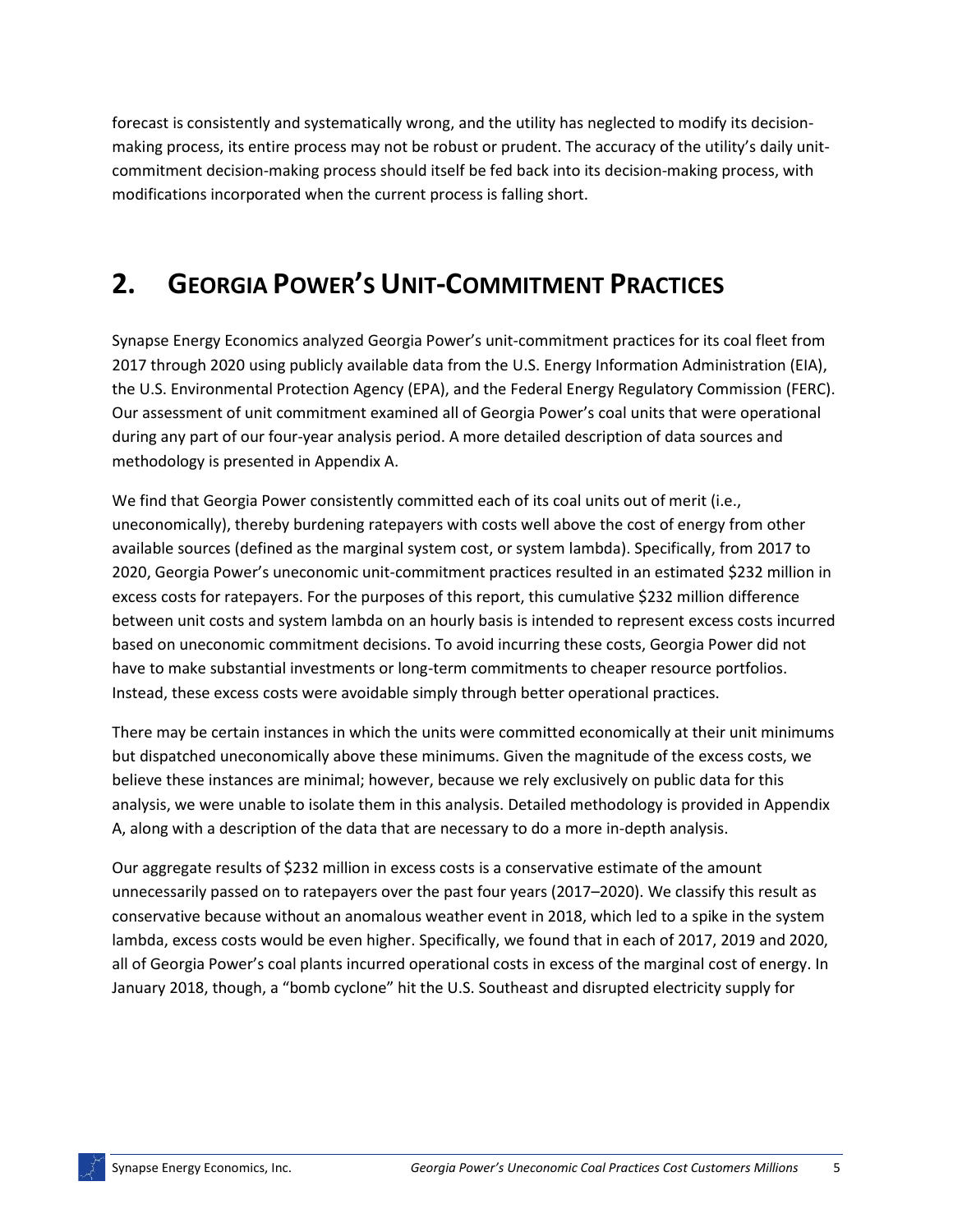almost the entire month.<sup>5</sup> In that one month, the marginal cost of electricity tripled due to frozen pipes and disrupted service at refineries, as shown by the spike in the system lambda in

[Figure](#page-8-0) 1 below.<sup>6</sup> During that time, the prevailing marginal cost of energy actually briefly exceeded the cost of operating Georgia Power's coal plants.

The tables and charts on the following pages demonstrate how and when these excess costs occur and demonstrate the magnitude of uneconomic coal commitment on Georgia Power's system.

**[Figure 1](#page-8-0)** compares the average monthly system lambda to our estimated cost of production at each Georgia Power coal unit. McIntosh and Hammond were the most expensive units on the system prior to their retirements in 2019. Note that while the McIntosh costs are shown to be higher than the average system lambda for the month of January, there were hours in that month in which the system lambda exceeded \$200/MWh, and thus specific hours in which it was higher than the plant's operating costs[.](#page-8-0)

<span id="page-8-0"></span>**[Figure 1](#page-8-0)** also shows that Bowen, Scherer, and Wansley consistently generate energy at a higher cost than the system lambda. Even more concerning is that in 2020, the problem at these three plants is getting worse, and the gap between the cost of energy at the system lambda and the marginal cost of energy for Georgia Power's remaining coal fleet has widened.

<sup>&</sup>lt;sup>5</sup> Scott DiSavino, Devika Krishna Kumar. January 2018. "The 'Bomb Cyclone' Has Put a Freeze on the Power Supply in Parts of the East Coast." *Reuters*. Available at https://www.reuters.com/article/us-usa-weather-energy/bomb-cyclone-hits-u-s-eastcoast-energy-power-supply-idUSKBN1ET1GS.

<sup>6</sup> *System Lambda from FERC 714, Marginal Cost of Production calculated from FERC Form 1, EIA-923, and EPA CAMD.*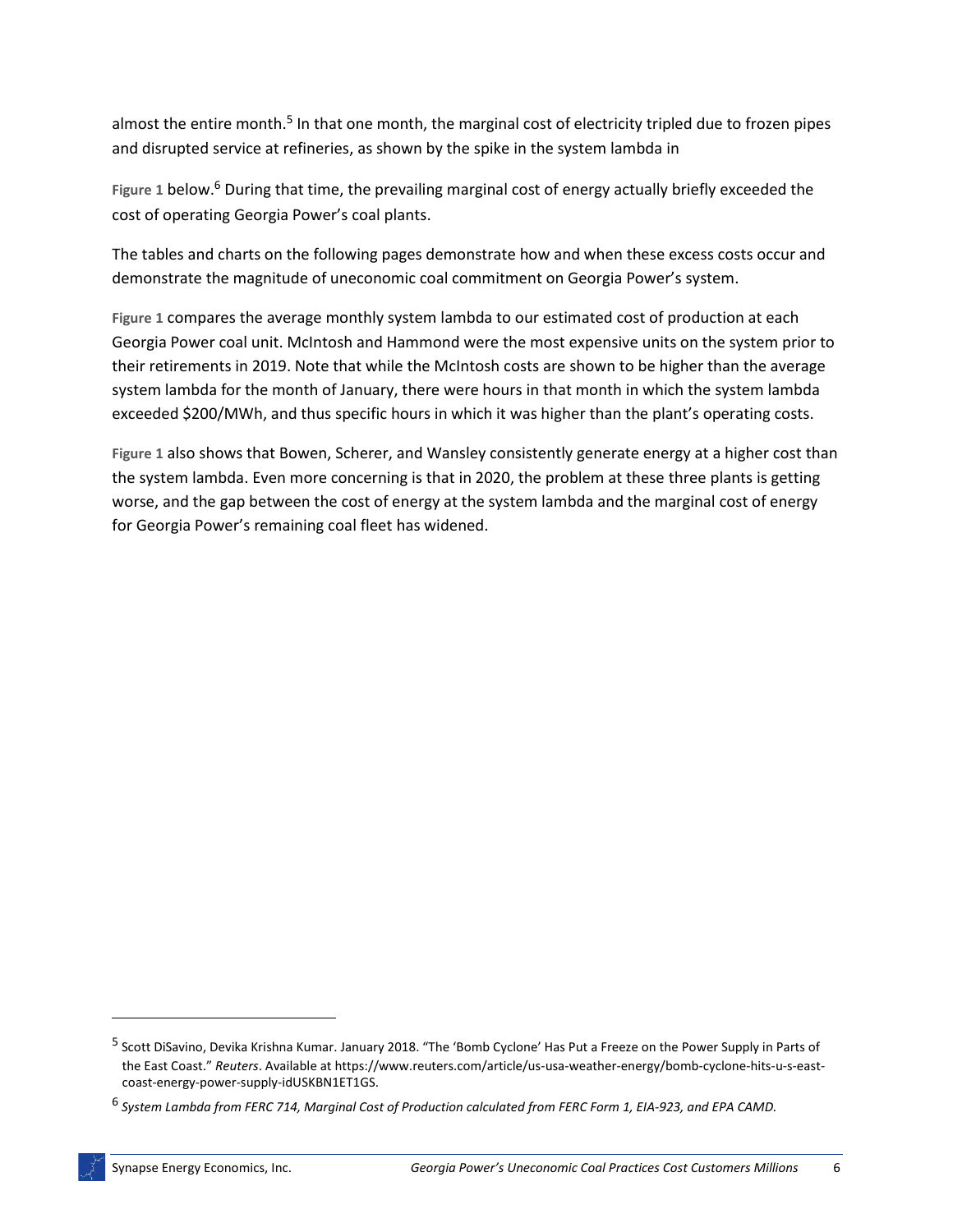

**Figure 1: Southern Company average monthly system lambda compared to estimated unit marginal cost of production (2017–2020)**

*Source: System Lambda from FERC 714, Marginal Cost of Production calculated from FERC Form 1, EIA-923, and EPA CAMD. Lines for McIntosh and Hammond end in early 2019 due to plant retirements.*

[Table 1,](#page-9-0) below, shows the excess costs of generation at each of the coal plants in each year between 2017 and 2020. As discussed above, the net positive values shown in 2018 were driven entirely by high system lambdas experienced during the January winter storm. This is the only year in the analysis period in which Georgia Power's coal fleet provided value rather than incurring excess cost to the company's ratepayers. In fact, during 46 of the 48 months during this four-year study period, the company incurred excess costs. The only two months in which the coal fleet provided net value to customers occurred in 2018—in January and December. In 2017, 2019, and 2020, Georgia Power's coal fleet operations resulted in excess costs to customers in every single month. Monthly results are shown in Appendix B.

<span id="page-9-0"></span>

| Total Value/Excess Cost (\$Millions) All Months |              |                |                 |                          |             |  |  |  |  |
|-------------------------------------------------|--------------|----------------|-----------------|--------------------------|-------------|--|--|--|--|
| Year                                            | <b>Bowen</b> | <b>Hammond</b> | <b>McIntosh</b> | <b>Scherer</b>           | Wansley     |  |  |  |  |
| 2017                                            | (\$I13.8)    | (\$7.7)        | $($ \$2.1)      | (\$7.2)                  | (\$12.3)    |  |  |  |  |
| 2018                                            | \$43.4       | \$11.5         | \$1.8           | \$26.7                   | \$49.9      |  |  |  |  |
| 2019                                            | (\$69.8)     | (\$3.9)        | $($ \$0.8)      | (\$15.0)                 | $($ \$21.0) |  |  |  |  |
| 2020                                            | (\$78.6)     | Retired        | Retired         | (\$27.4)                 | $($ \$6.0)  |  |  |  |  |
| <b>TOTAL</b>                                    | (\$218.8)    | (\$0.1)        | $($ \$1.1)      | (\$22.9)                 | \$10.6      |  |  |  |  |
|                                                 |              |                |                 | <b>Total Excess Cost</b> | (\$232.4)   |  |  |  |  |

*Note: Throughout this report, all calculations for Scherer are pro-rated to reflect Georgia Power's 22.95 percent ownership share in the plant. Source: Calculated from FERC Form 1, EIA-923, and EPA CAMD – se[e Appendix A.](#page-19-0)*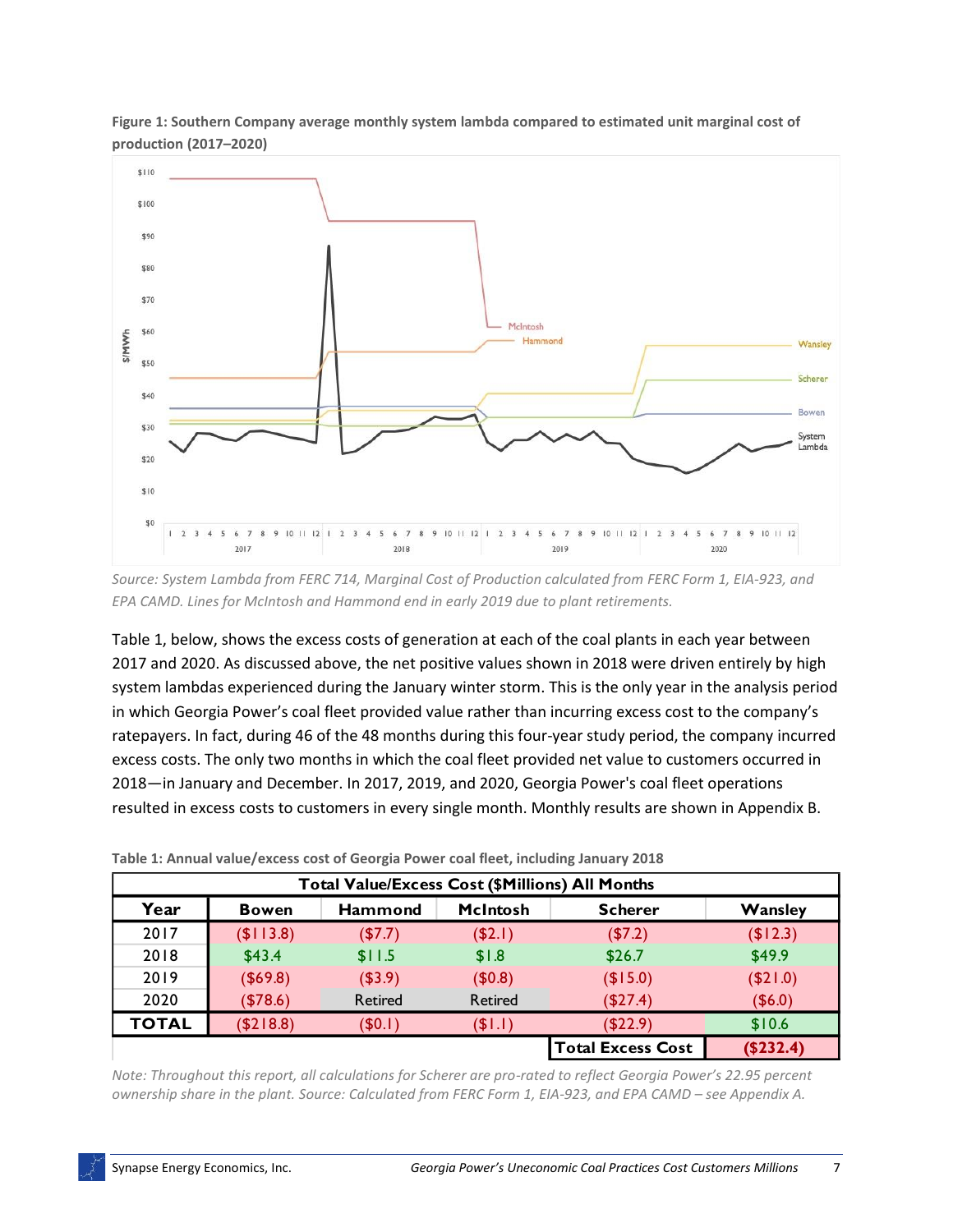The fact that committing Georgia Power's coal units during the brief period of the bomb cyclone event failed to result in excess costs should not be an indication that overcommitment of the company's coal fleet is a reasonable strategy. For January 2018, it represents prudent commitment; in the remaining months of the year, however, the accumulation of excess costs demonstrates that the units were also committed when they were *not* needed.

[Figure 2](#page-10-0) shows results for the seven-day period from July 16 to July 22, 2020, in which the three active Georgia Power coal units—Bowen, Scherer, and Wansley—operated continuously. Out of the 168 hours in the week, the units only provided generation at a lower cost than the system lambda in a single hour. During all other hours, the cost of generation from these three coal units exceeded system lambda, resulting in excess costs to ratepayers. Across such a long timeframe, it is clear that Georgia Power either did not produce or did not follow the results of daily unit-commitment analysis. If it had, the Company would have decommitted one or more of these plants and relied on other generation resources to supply electricity to customers at lower cost.



<span id="page-10-0"></span>**Figure 2: Coal fleet generation and hourly value/excess cost (July 16–22, 2020)**

*Source: Calculated from FERC Form 1, EIA-923, and EPA CAMD – see [Appendix A.](#page-19-0)* 

While the week shown in [Figure 2](#page-10-0) is an extreme example, data in many other weeks also demonstrate that Georgia Power commits its coal units for far longer than required. During the seven-day period between May 29 and June 04, 2019, for example, the plants were online during two days with high system lambdas (even in this timeframe, the plants incurred excess costs of \$0.4 million). However, as [Figure 3](#page-11-0) illustrates, the plants incurred substantial losses of over \$2.2 million over the remaining five days. This indicates that it would have been more efficient to de-commit at least one if not all the coal plants during this week.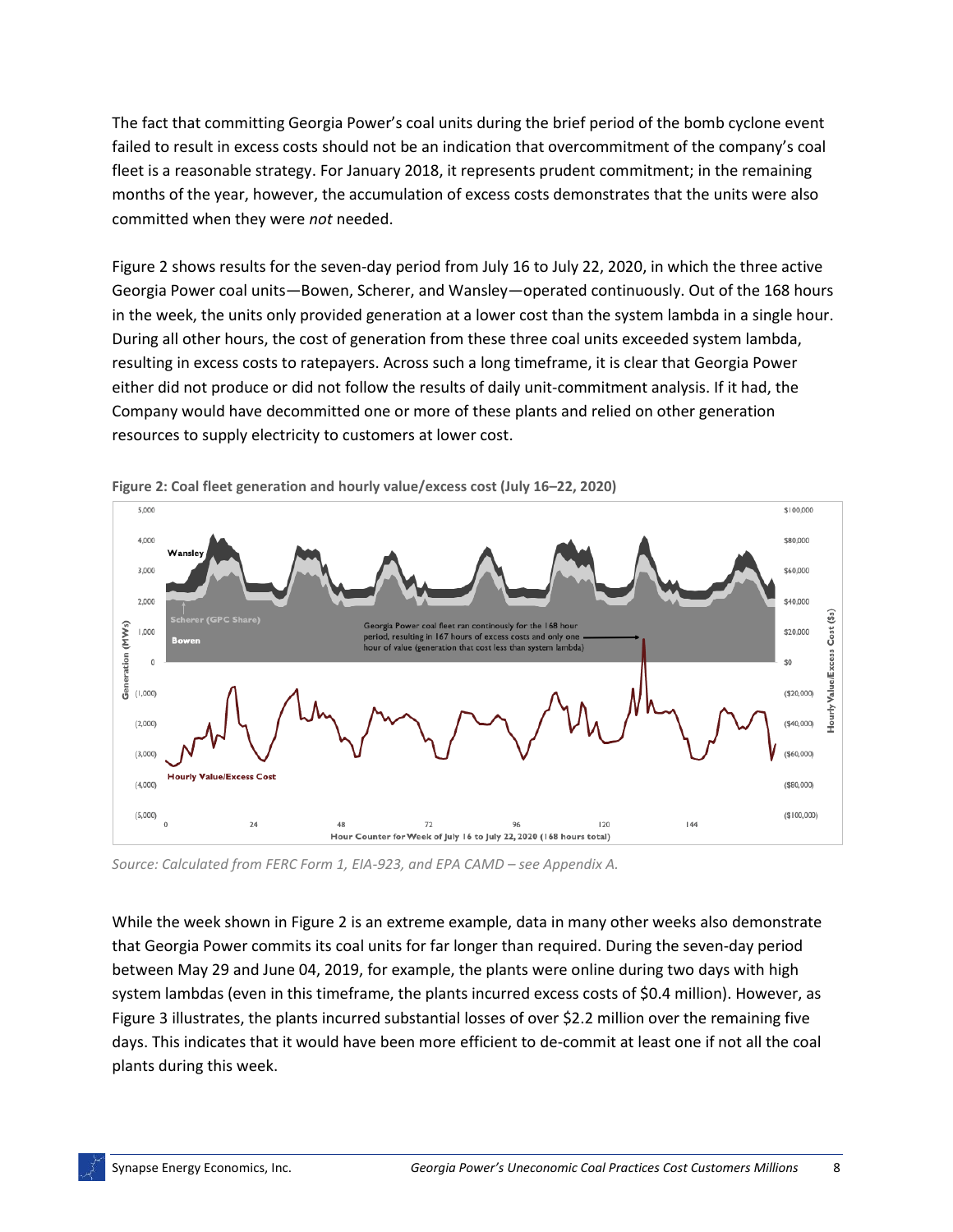

<span id="page-11-0"></span>**Figure 3: Coal fleet generation and hourly value/excess cost (May 29–June 04, 2019)**

*Source: Calculated from FERC Form 1, EIA-923, and EPA CAMD – see [Appendix A.](#page-19-0)*

Across the five Georgia Power coal plants, we analyzed 149 months of operation from 2017 to 2020, including January 2018.<sup>7</sup> Out of these months, Georgia Power incurred excess costs for ratepayers in 133 months, or 89 percent of the time. [Figure 4](#page-12-0) shows the accumulation of excess costs inflicted on Georgia ratepayers by Georgia Power's coal fleet. Even in 2018, the lone year that provided value due to the extreme weather in January 2018, the cumulative value trends downwards steadily. The excess costs continue to build in almost every single month, resulting in total cumulative losses of approximately \$232 million by December 2020.

 $<sup>7</sup>$  We analyzed 48 months for each of Bowen and Scherer. We analyzed 34 months of data for Wansley due to several months in</sup> 2019 and 2020 with zero generation. We only analyzed 12 months of data for Hammond and 7 months of data for McIntosh due to months of zero generation and the retirement of each plant in early 2019.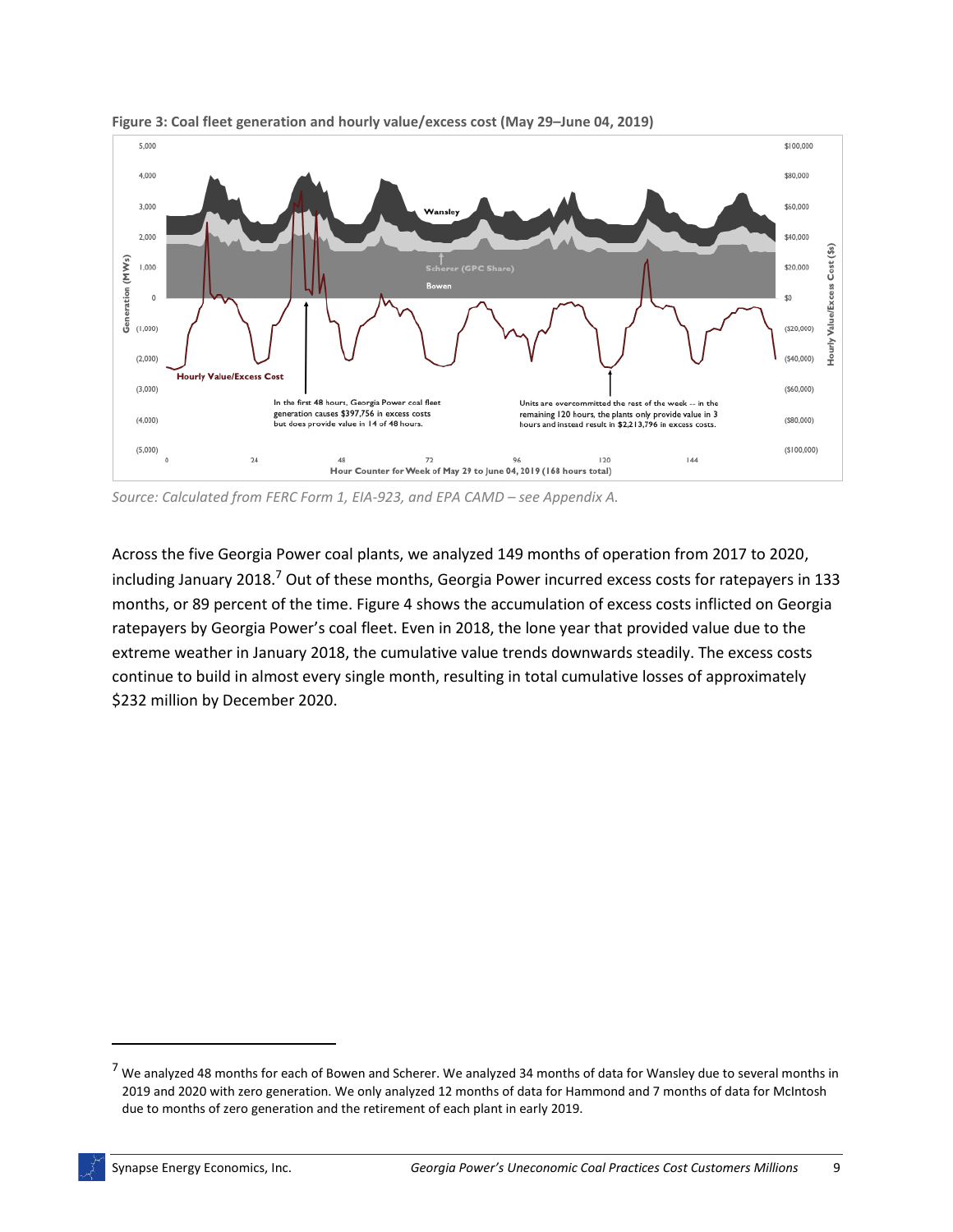

#### <span id="page-12-0"></span>**Figure 4: Cumulative value/excess cost of Georgia Power coal fleet, including January 2018**

*Source: Calculated from FERC Form 1, EIA-923, and EPA CAMD – see [Appendix A.](#page-19-0)* 

The electricity disruptions and sustained high prices seen during the bomb cyclone are not a regular event, and excluding the January 2018 paints a more accurate picture of the total excess cost caused by the operations of Georgia Power's uneconomic coal fleet. If we remove this single month from the study period, ratepayers were burdened with excess costs amounting to \$435 million. [Table 2](#page-12-1) shows the annual value/excess cost if January 2018 is excluded from the analysis.

<span id="page-12-1"></span>

| Total Value/Excess Cost (\$Millions) Excluding Jan. 2018 |              |                |                 |                          |             |  |  |  |  |
|----------------------------------------------------------|--------------|----------------|-----------------|--------------------------|-------------|--|--|--|--|
| Year                                                     | <b>Bowen</b> | <b>Hammond</b> | <b>McIntosh</b> | <b>Scherer</b>           | Wansley     |  |  |  |  |
| 2017                                                     | (\$113.8)    | (\$7.7)        | (42.1)          | ( \$7.2)                 | (\$12.3)    |  |  |  |  |
| 2018                                                     | (\$64.2)     | (\$1.4)        | (\$0.6)         | \$3.8                    | (\$6.8)     |  |  |  |  |
| 2019                                                     | $($ \$69.8)  | $($ \$3.9)     | (40.8)          | (\$15.0)                 | $($ \$21.0) |  |  |  |  |
| 2020                                                     | (\$78.6)     | Retired        | Retired         | (\$27.4)                 | $($ \$6.0)  |  |  |  |  |
| <b>TOTAL</b>                                             | (\$326.4)    | (\$13.0)       | (\$3.5)         | (\$45.8)                 | (\$46.0)    |  |  |  |  |
|                                                          |              |                |                 | <b>Total Excess Cost</b> | ( \$434.8)  |  |  |  |  |

**Table 2: Annual value/excess cost of Georgia Power coal fleet, excluding January 2018**

*Source: Calculated from FERC Form 1, EIA-923, and EPA CAMD – see [Appendix A.](#page-19-0)*

Plants Bowen and Scherer are the largest contributors to total excess costs. Hammond and McIntosh also demonstrate ongoing losses between 2017 and 2019, but these plants were committed with declining frequency prior to retirements at the beginning of 2019. Including January 2018, Wansley provided a positive energy value overall; excluding January 2018, the plant also lost value on an energy basis.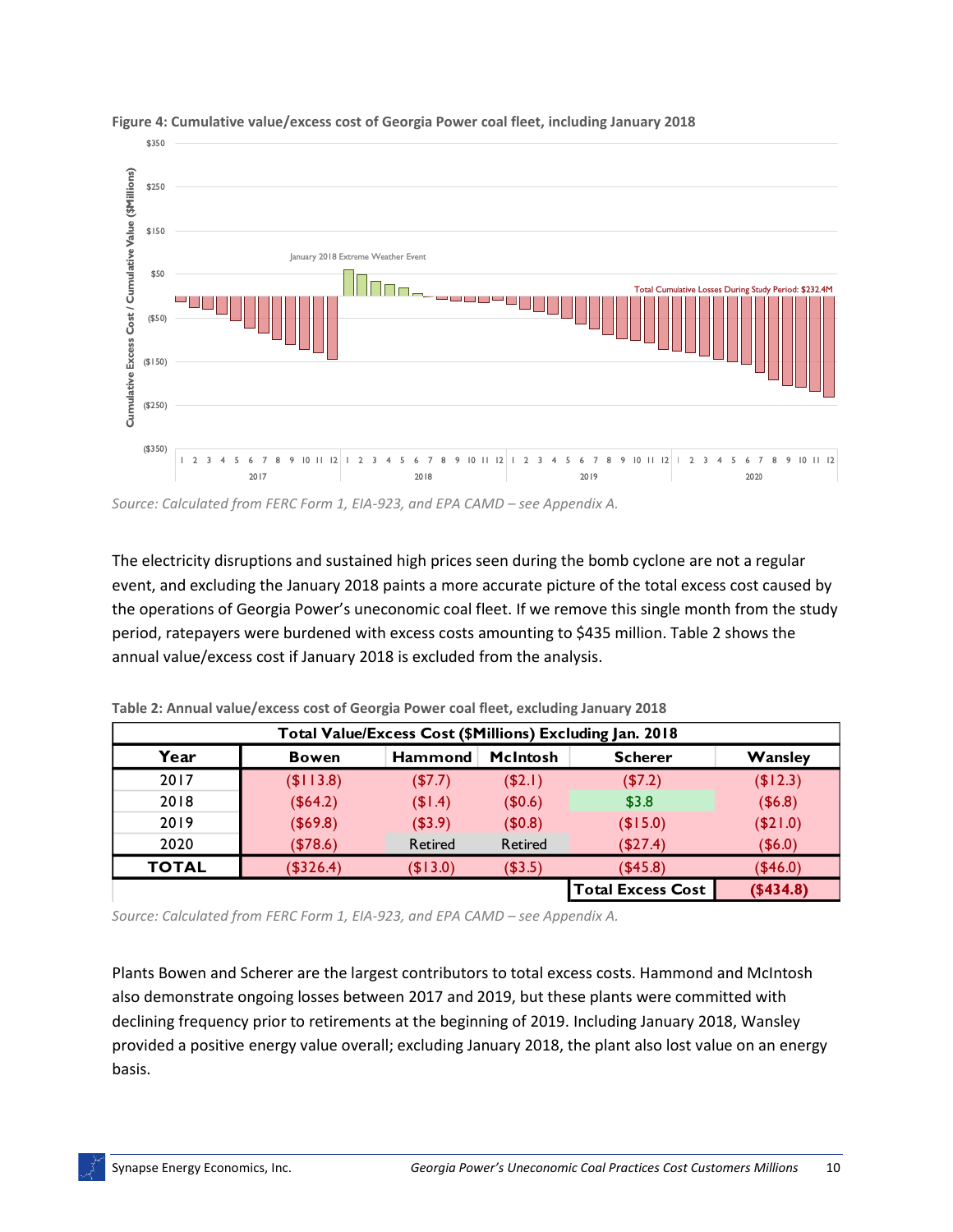| Total Value/Excess Costs, 2017-2020 (\$Millions) |                                         |                     |  |  |  |  |  |  |
|--------------------------------------------------|-----------------------------------------|---------------------|--|--|--|--|--|--|
| <b>Unit</b>                                      | Total Excess Costs, Excluding Jan. 2018 |                     |  |  |  |  |  |  |
| <b>Bowen</b>                                     | (\$218.8)                               | (\$326.4)           |  |  |  |  |  |  |
| Hammond                                          | (\$0.1)                                 | (\$13.0)<br>(\$3.5) |  |  |  |  |  |  |
| McIntosh                                         | $($ \$1.1)                              |                     |  |  |  |  |  |  |
| Scherer                                          | (\$22.9)                                | (\$45.8)            |  |  |  |  |  |  |
| <b>Wansley</b>                                   | \$10.6                                  | (\$46.0)            |  |  |  |  |  |  |
| <b>TOTAL</b>                                     | (\$232.4)                               | (\$434.8)           |  |  |  |  |  |  |

**Table 3: Annual value/excess cost of Georgia Power coal fleet by unit**

*Source: Calculated from FERC Form 1, EIA-923, and EPA CAMD – see [Appendix A.](#page-19-0)* 





*Source: Calculated from FERC Form 1, EIA-923, and EPA CAMD – see [Appendix A.](#page-19-0)* 

The overall trend at the hourly, monthly, and annual level is clear—Georgia Power's coal fleet consistently makes its ratepayers subsidize uneconomic choices made by the utility.

Excluding January 2018, the cost of operating Georgia Power's coal fleet as whole exceeded the cost of generation from other alternatives in almost every single month from 2017 through 2020. [Figure 6,](#page-14-1) below, shows the **total** variable cost of generation for Georgia Power's coal fleet on a monthly basis (red line) and the marginal cost of energy (black line).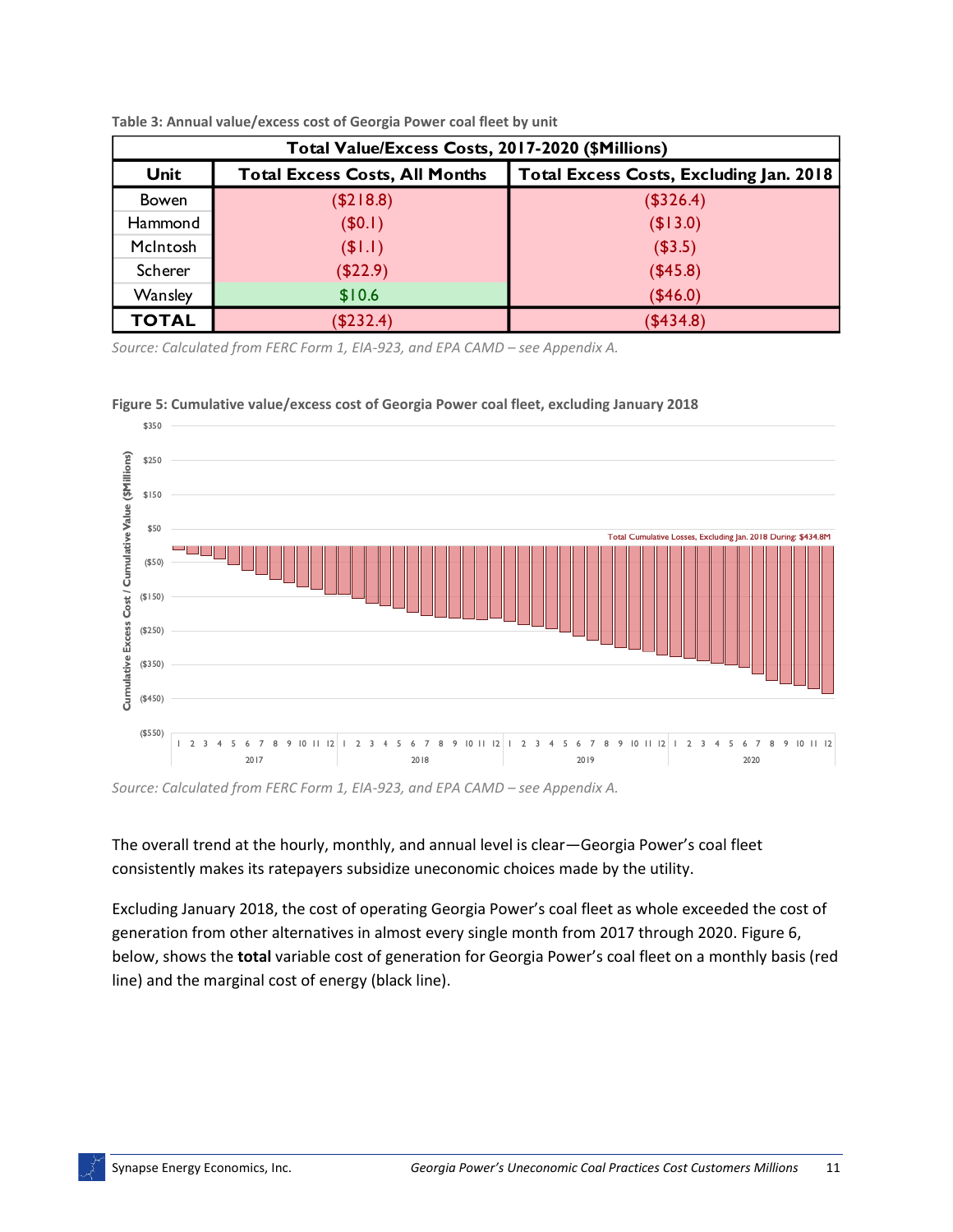

<span id="page-14-1"></span>**Figure 6: Value/excess cost attributable to Georgia Power's coal fleet, 2017–2020 (excluding January 2018)**

*Source: Calculated from FERC Form 1, EIA-923, and EPA CAMD – see [Appendix A.](#page-19-0)* 

In almost every month, except January 2018 and two months at the tail end of that year, Georgia Power incurred costs in excess of each plant's value at every one of the company's coal plants.

Although Georgia Power has recently signaled an intent to retire Bowen Units 1 and 2, Wansley Units 1 and 2, and Scherer Units 3 and 4 by December 31, 2028, rather than install the control equipment necessary to comply with applicable effluent limitations for flue gas desulphurization wastewater, ratepayers would still be subject to hundreds of millions of dollars in additional unnecessary expenses in those interim years if the Company does not cease its practices of committing its coal units uneconomically. Indeed, as shown above in Figure 1, the gap between the cost of energy at the system lambda and the marginal cost of energy for Georgia Power's remaining coal fleet has widened recently, and those unnecessary expenses could become even more costly unless addressed now.

### <span id="page-14-0"></span>**3. IMPACTS OF UNECONOMIC UNIT COMMITMENT**

Uneconomic unit commitment is often overlooked as an esoteric and technical issue, but it has real and negative impacts that are ultimately borne by Georgia Power ratepayers. Our assessment of Georgia Power's coal fleet from 2017 through 2020 indicates that customers overpaid for electricity by a total of \$232 million, or the equivalent of \$58 million each year. [Figure 7](#page-15-0) aggregates the total value (i.e., during hours in which costs were lower than system lambda) and total excess costs (i.e., during hours in which costs of generation were in excess of system lambda) showing the net value/cost. Despite the high cost of Georgia Power's coal fleet, the utility has been able to continue committing and operating these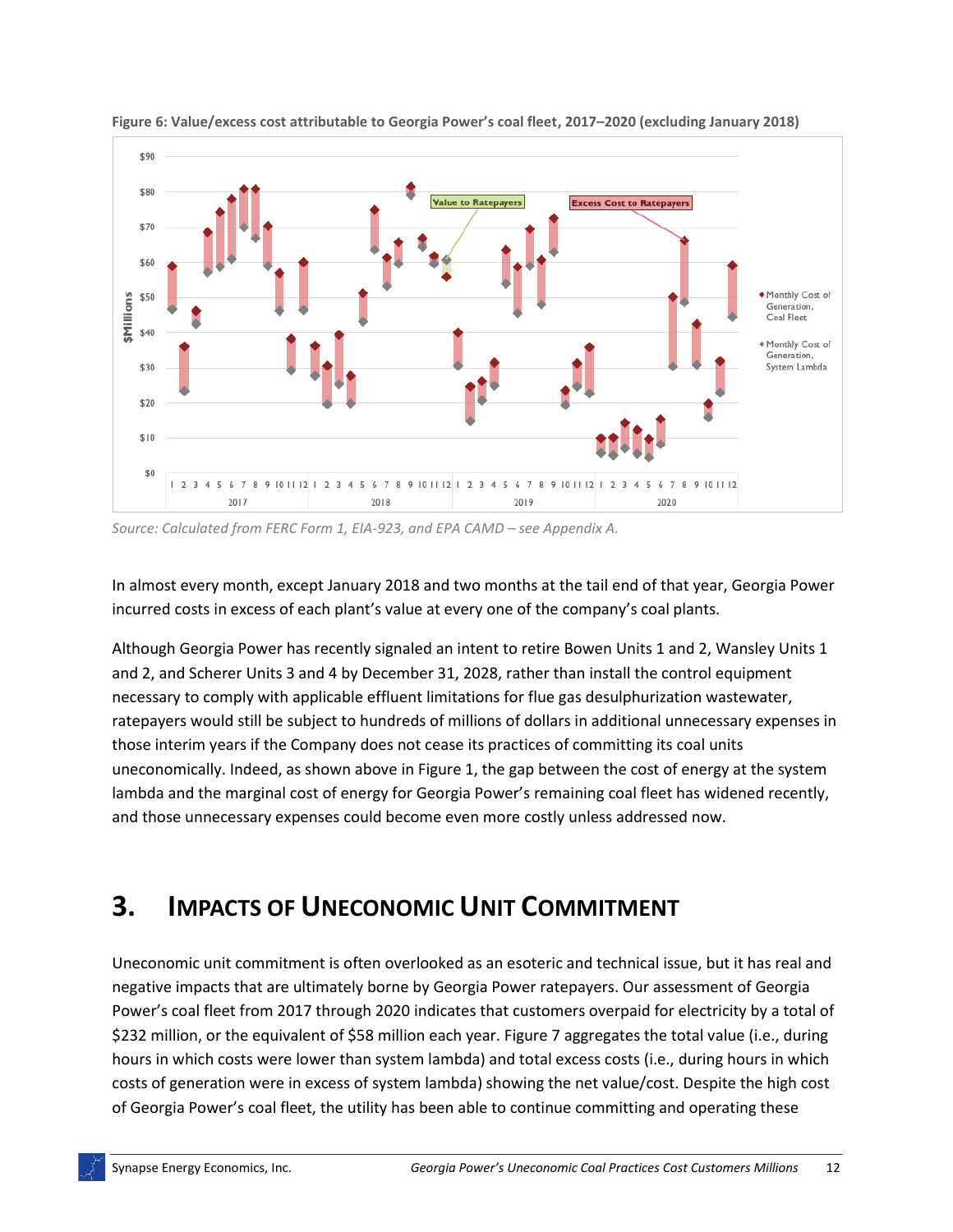power plants because ratepayers effectively subsidize the utility's uneconomic choices through higher electricity bills.



<span id="page-15-0"></span>**Figure 7. Annual value/excess cost of Georgia Power coal fleet, 2017–2020**

Looking ahead, the continued uneconomic unit commitment of these plants will place an undue burden on Georgia Power ratepayers. If ratepayers continue to bear these excess costs, Georgia Power has little motivation to change its unit-commitment practices, and artificially high utilization make the units appear more "used and useful" than economics would suggest. These factors, combined with remaining undepreciated plant balances, disincentivizes the utility from seriously considering the construction of new and cheaper alternatives as part of its resource planning process. This can be further exacerbated if utilities fail to accurately model the cost and likely operational practices of their aging coal fleets as part of their resource planning process.

The practice of uneconomic commitment also skews market signals upon which various stakeholders rely. This serves to further entrench existing resources. For example, Qualifying Facilities (QF) generators that are compensated under the Public Utility Regulatory Policies Act (PURPA) of 1978—are compensated based on the avoided cost of energy as represented by the system lambda. When units are committed out of merit order, or when the unit's full variable cost is not represented in its marginal cost used for commitment decisions, the system lambda will be artificially suppressed. This suppression decreases the compensation payments made to QFs (many of which are clean energy providers), and thus discourages the entry of QFs into the market. This practice has real implications for the entire market, and for individual market participants in particular.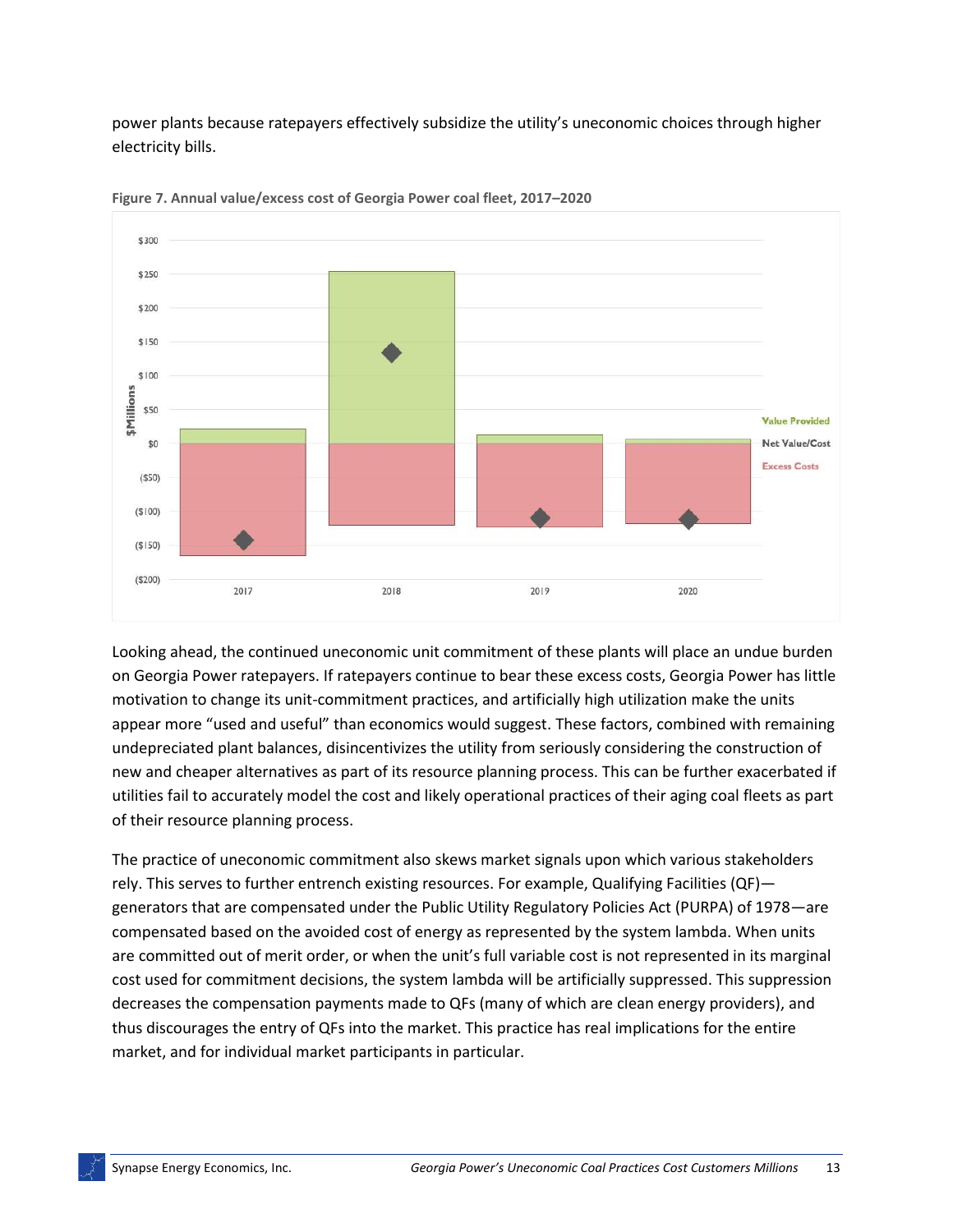Utilities such as Georgia Power with captive ratepayers are expected to be regulated in a way that protects other market players and avoids incurring excessive costs for ratepayers. Uneconomic unit commitment provides these utilities a loophole. This loophole allows utilities to continue operating highcost units and pass those excessive costs onto ratepayers, while blocking other generation alternatives that might provide a cheaper source of electricity. The Commission can manage, and even close, this loophole with adequate transparency, information, and oversight.

### <span id="page-16-0"></span>**4. REMEDIES FOR UNECONOMIC UNIT COMMITMENT**

Numerous commissions around the country have recognized the importance of uneconomic unit commitment, with some considering unit commitment as part of existing dockets and others initiating separate dockets dedicated to evaluating unit-commitment practices. These proceedings provide an opportunity for commission oversight and scrutiny of utility unit-commitment practices. Specific examples include the following:

- The Minnesota Public Utility Commission opened a docket titled *Investigation into Self-Commitment and Self-Scheduling of Large Baseload Generation Facilities* to review the unit-commitment practices for Minnesota Power, Ottertail Power, and Xcel Energy. This docket is ongoing.<sup>8</sup>
- The Indiana Utility Regulatory Commission opened a subdocket in 2020 to evaluate the prudence of Duke Energy Indiana unit-commitment practices after receiving evidence of uneconomic unit-commitment practices in a Fuel Adjustment Clause (FAC) proceeding.<sup>9</sup>
- The Missouri Public Service Commission has a fuel prudence review docket that occurs every 18 months. In Missouri, this prudence review supplements quarterly FAC filings.<sup>10</sup>
- The Michigan Public Service Commission has a power supply cost reconciliation docket annually where the prudence of utility commitment practices can be reviewed.<sup>11</sup>
- The Public Utility Commission of Texas has power supply reconciliation dockets every few years (the last one covered 22 months) where the prudence of utility commitment practices can be reviewed.<sup>12</sup>

<sup>8</sup> Minnesota Public Utility Commission Docket No. E99/CI-19-704.

<sup>&</sup>lt;sup>9</sup> Indiana Utility Regulatory Commission Cause No. 38707-FAC123 S1.

<sup>10</sup> Missouri Public Service Commission, Docket No. EW-2019-0370.

<sup>11</sup> For example, Michigan Public Service Commission, Docket No. U-20530.

<sup>12</sup> For Example, the Public Utility Commission of Texas, Docket No. 50997.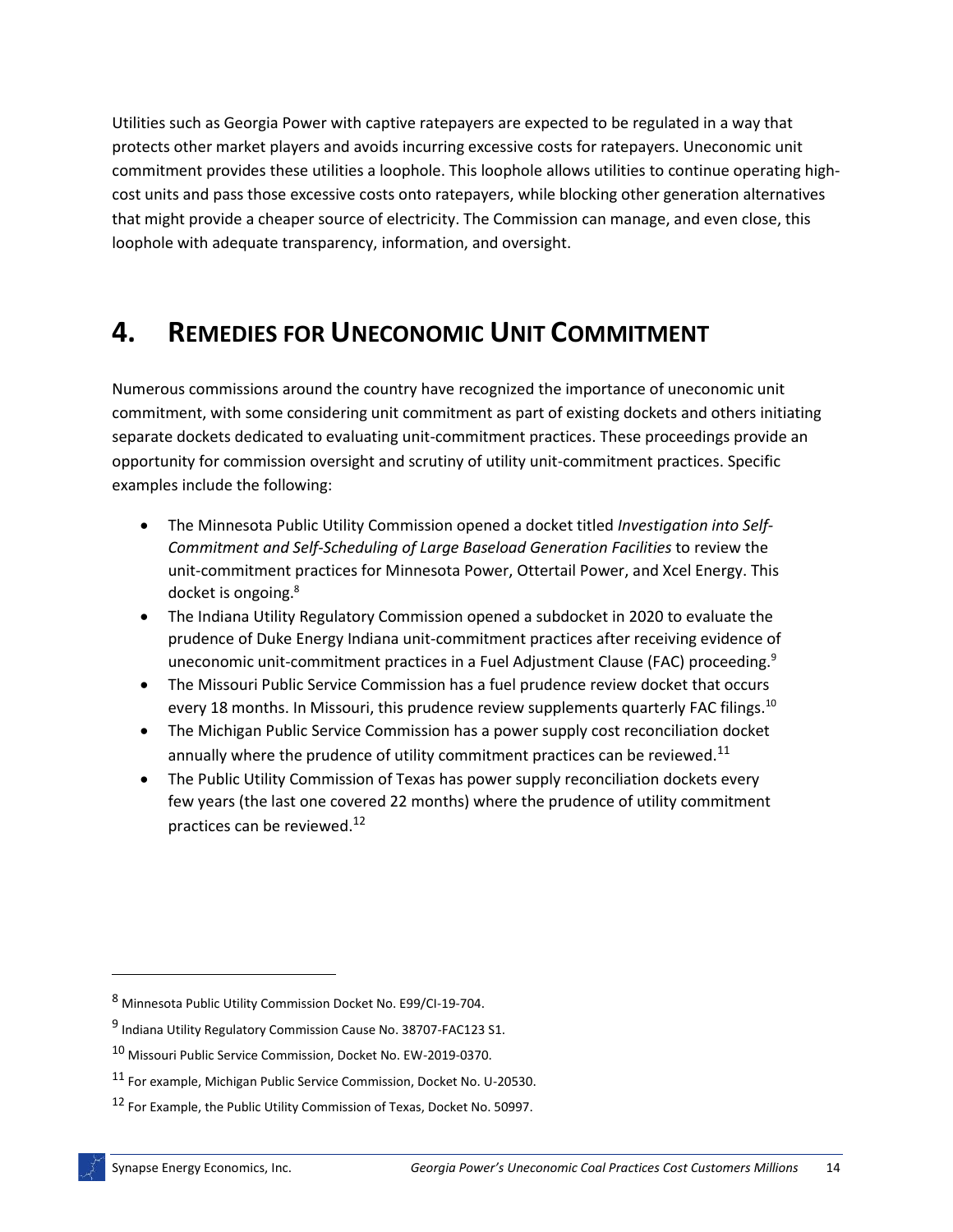There is also a growing number of reports by market monitors and other market experts that analyze the impact of uneconomic unit-commitment practices. Most of these focus on organized markets, but the principles that impact economic commitment carry over to vertically integrated areas as well.

- The Southeast Power Pool (SPP) Market Monitoring Unit (MMU) published a report in December 2019 which found that nearly half of all megawatts generated between March 2014 and August 2019 were self-committed, and that this was impacting market prices and the efficiency of market operations.<sup>13</sup> In September 2020, SPP staff released a subsequent report evaluating the impact of self-commitment practices in SPP. Their analysis found that around 10 percent of self-committed generation would not have been chosen for commitment and dispatch if dispatch decisions had been made on a least-cost basis.<sup>14</sup>
- This year, the Midcontinent Independent System Operator's (MISO) market monitor, Potomac Economics, also published a report that found inefficient commitment is a problem among a subset of integrated utilities. Further, the report found that operating resources economically would produce more efficient commitment and dispatch decisions.<sup>15</sup>
- Sierra Club published a paper in 2020 looking at how non-economic coal operation distorts energy markets and incurs significant costs for captive ratepayers.<sup>16</sup>
- Union of Concerned Scientists published a paper in May 2020 that attempted to quantify the cost of uneconomic commitment practices to utility customers in several RTOs.<sup>17</sup>

<sup>&</sup>lt;sup>13</sup> Southwest Power Pool Market Monitoring Unit, Self-committing in SPP markets: Overview, impacts, and recommendations, Southwest Power Pool (Dec. 2019). Available a[t https://spp.org/documents/61118/spp percent20mmu percent20self](https://spp.org/documents/61118/spp%20mmu%20self-commit%20whitepaper.pdf)[commit percent20whitepaper.pdf.](https://spp.org/documents/61118/spp%20mmu%20self-commit%20whitepaper.pdf)

<sup>14</sup> Southwest Power Pool Staff, Self-Commitment in SPP's Day-Ahead Market. (September 2020). Available at [https://spp.org/documents/63092/2020 percent2009 percent2028 percent20commitments percent20in percent20spps](https://spp.org/documents/63092/2020%2009%2028%20commitments%20in%20spps%20integrated%20marketplace.pdf)  [percent20integrated percent20marketplace.pdf](https://spp.org/documents/63092/2020%2009%2028%20commitments%20in%20spps%20integrated%20marketplace.pdf)

<sup>15</sup> Potomac Economics. A Review of the Commitment and Dispatch of Coal Generators in MISO. September 2020. Available at https://www.potomaceconomics.com/wp-content/uploads/2020/09/Coal-Dispatch-Study\_9-30-20.pdf.

<sup>&</sup>lt;sup>16</sup> Fisher, Jeremy, Al Armendariz, Matthew Miller, Brendan Pierpont, Casey Roberts, Josh Smith, Greg Wannier. Playing With Other People's Money: How Non-Economic Coal Operations Distort Energy Markets Sierra Club, 2019. Available at https://www.sierraclub.org/sites/www.sierraclub.org/files/Other%20Peoples%20Money%20Non-Economic%20Dispatch%20Paper%20Oct%202019.pdf.

<sup>17</sup> Daniel, Joe, et al. Used But How Useful? Union of Concerned Scientists. Available at https://www.ucsusa.org/resources/used-how-useful.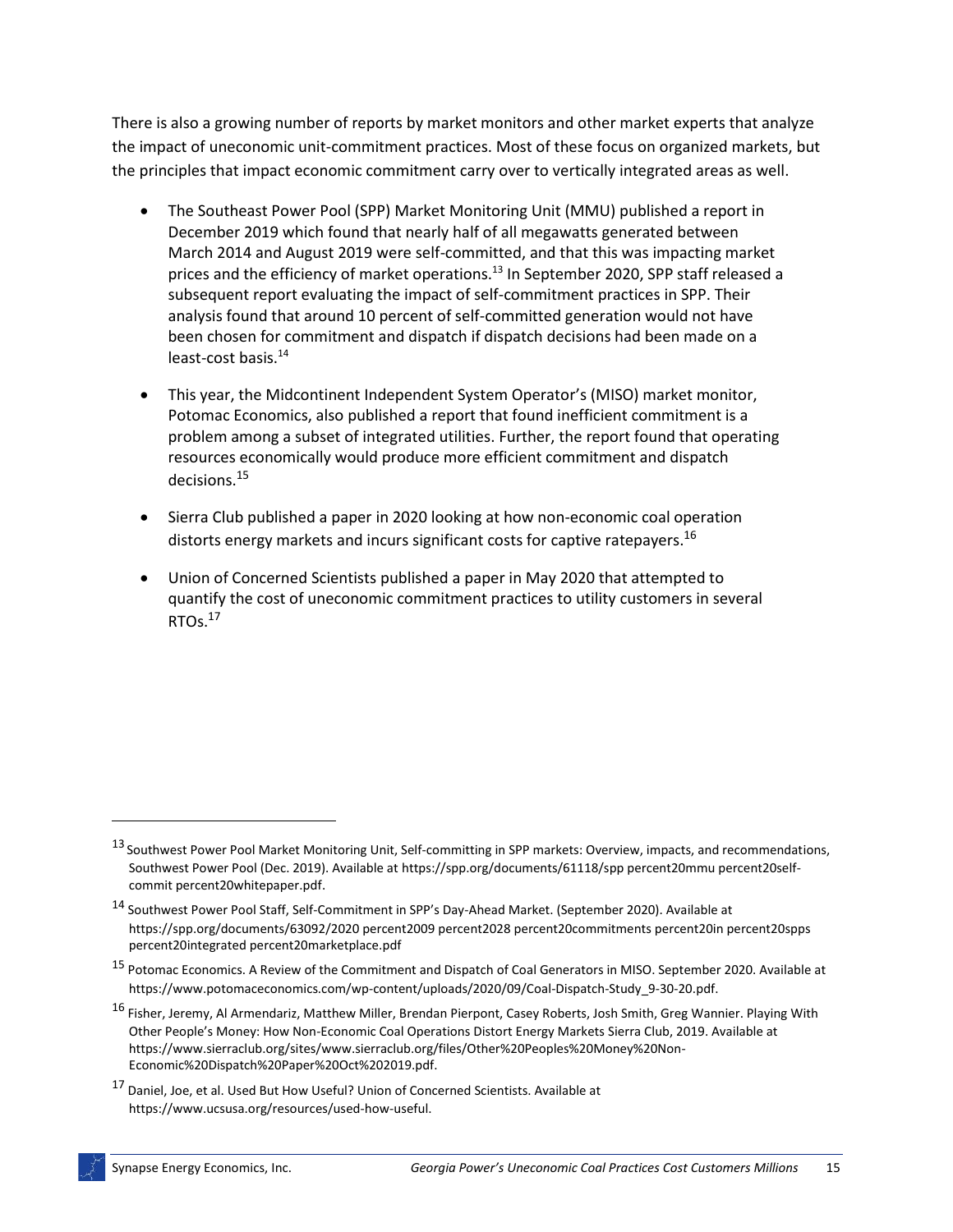### **5. RECOMMENDATIONS**

As described above, numerous Commissions across the United States have already taken steps to analyze unit-commitment practices in more detail. We recommend that the Georgia Public Service Commission introduce its own dedicated investigation into Georgia Power's unit commitment and dispatch, like those investigations launched by the Commissions of Missouri,  $^{18}$  Minnesota,  $^{19}$  and Indiana.<sup>20</sup> This can be included as part of the upcoming 2022 integrated resource plan docket or as a separate docket on unit commitment. This type of investigation should provide transparency into Georgia Power's unit-commitment practices in several ways.

First, the Commission should require that Georgia Power provide a detailed report that describes its daily unit-commitment decisions and practices. This will inform the Commission's review of these practices and determine whether specific costs for these units have been reasonably and prudently incurred. Included in that report should be any "forecast sheets," or similar documents, for a multi-day period that are used to develop daily unit-commitment decisions and marginal costs. These sheets should memorialize the data and information that the company had on the commitment cost of all units at the time that it made its daily decisions. If there are deviations between Georgia Power's forwardlooking cost-based analysis and the company's actual unit-commitment decisions, those reasons should be documented and explained.

Second, Georgia Power should disclose the different components that make up the company's marginal and average production costs. Full production costs that are or will be passed on to ratepayers should be provided, broken down by fixed costs and variable costs, including fuel, reagents or by-products, emissions, and variable O&M. The same information should be provided for the marginal production cost of each unit that is used for making unit-commitment and dispatch decisions. Georgia Power should also provide hourly data sufficient for Commission Staff to calculate the net energy value (system lambda minus all variable costs) incurred annually at each coal unit. Necessary variables would include total unit generation, delivered fuel cost, marginal or "replacement" fuel cost, total variable O&M cost, system lambdas, commitment status, and actual outages.

Commission oversight of Georgia Power's operational decisions provides the incentive the company needs to change its unit-commitment practices and protects ratepayers from unnecessary excessive costs. Without the Commission's protection, ratepayers have little protection from imprudent utility practices and excessive costs. Plant Vogtle has consistently garnered the headlines, but Georgia Power's coal fleet is chugging away in the background—overused, overcommitted, and costing customers money.

<sup>18</sup> Missouri Public Service Commission File No. EW-2019-0370

<sup>19</sup> Minnesota Public Utilities Commission Docket E-999/CI-19-704

<sup>20</sup> Indiana Public Service Commission Cause 38707 FAC 123, Subdocket 1.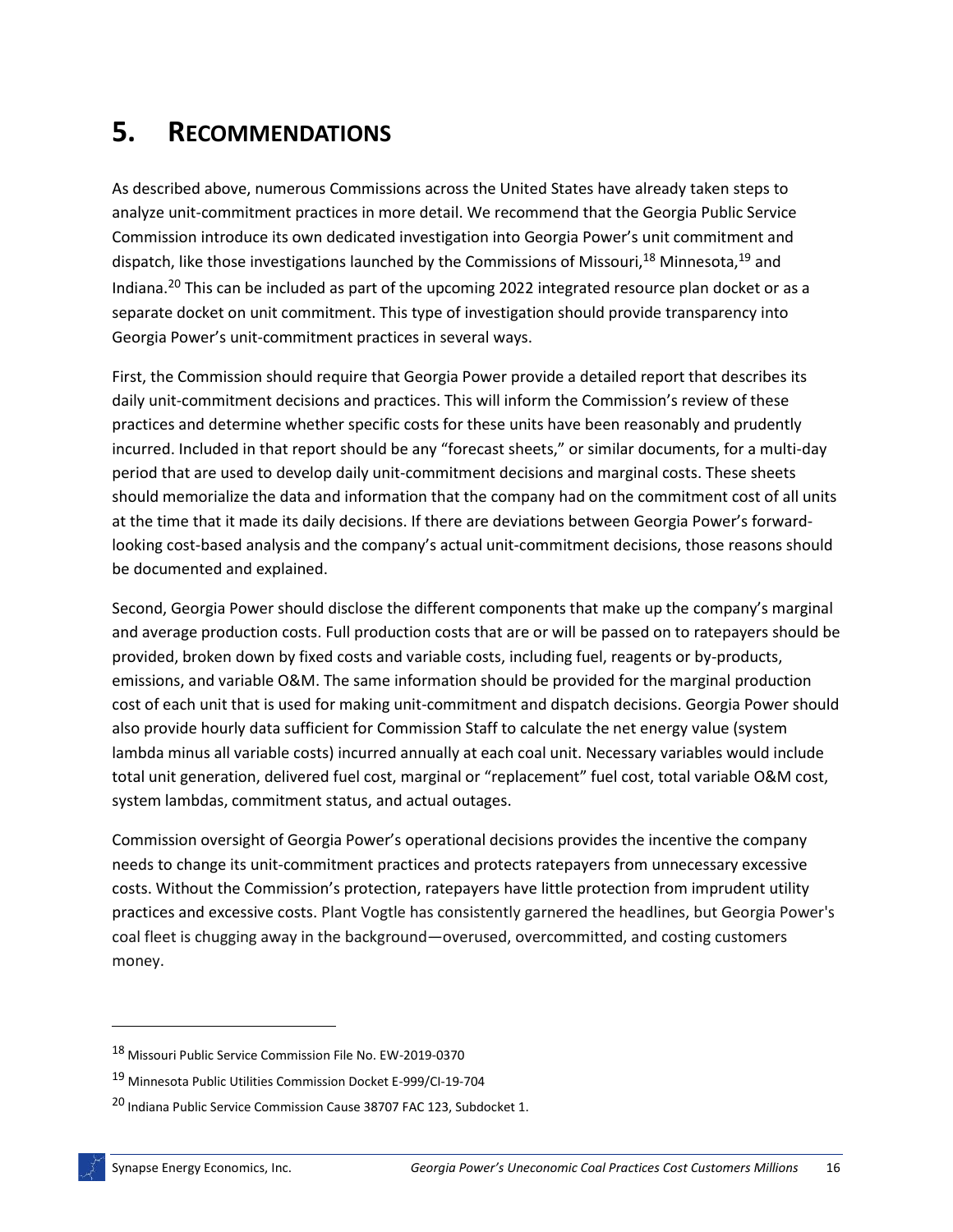# <span id="page-19-0"></span>**Appendix A. GLOSSARY**

**Capacity:** The maximum output, commonly expressed in megawatts (MW), that a generator can supply to system load (adjusted for ambient conditions).

**Gross Generation:** The total amount of electric energy produced by a generating unit, measured at the generating terminal in kilowatt hours (kWh) or megawatt hours (MWh).

**Marginal Cost:** The change in production cost that results from generation of an additional unit of electricity.

**Net Generation:** The amount of gross generation less the electrical energy consumed at the generating station(s) for station service or auxiliaries.

**Qualifying Facility (QF):** A cogeneration or small power production facility that meets certain ownership, operating, and efficiency criteria established by the Federal Energy Regulatory Commission (FERC) pursuant to the Public Utility Regulatory Policies Act (PURPA).

**Ramp Rate:** The increase or reduction in plant output per minute, expressed either as the percentage per minute or MW per minute.<sup>21</sup>

**Regional Transmission Organization (RTO) / Independent System Operator (ISO):** An independent, federally regulated entity established to coordinate regional transmission in a non-discriminatory manner and ensure the safety and reliability of the electric system.

**System Lambda:** The marginal cost of electricity as determined by the dispatch of the resources on the system to economically and reliably serve customers. Specifically, it is the incremental cost of the generating unit(s) that will serve the next increment of load.<sup>22</sup>

**Unit Commitment:** The decision to either keep the unit online, bring a unit online that is not currently generating, or bring offline (de-commit) a unit that is currently online.

**Unit Dispatch:** The decision to incrementally increase or decrease a unit's generation between its minimum and maximum operating levels.

<sup>&</sup>lt;sup>21</sup> Wartsila. Accessed November 3, 2021, wartsila.com. "[Combustion Engine vs Gas Turbine: Ramp Rate](https://www.wartsila.com/energy/learn-more/technical-comparisons/combustion-engine-vs-gas-turbine-ramp-rate)."

<sup>22</sup> Georgia Public Service Commission Docket No. 4822, September 18, 2020. [Direct Testimony of Georgia Power Company](https://psc.ga.gov/search/facts-document/?documentId=182529)  [Witnesses Jeffrey R. Grubb, A. Wilson Mallard, and Jeffrey B. Weathers,](https://psc.ga.gov/search/facts-document/?documentId=182529) 35:14-17.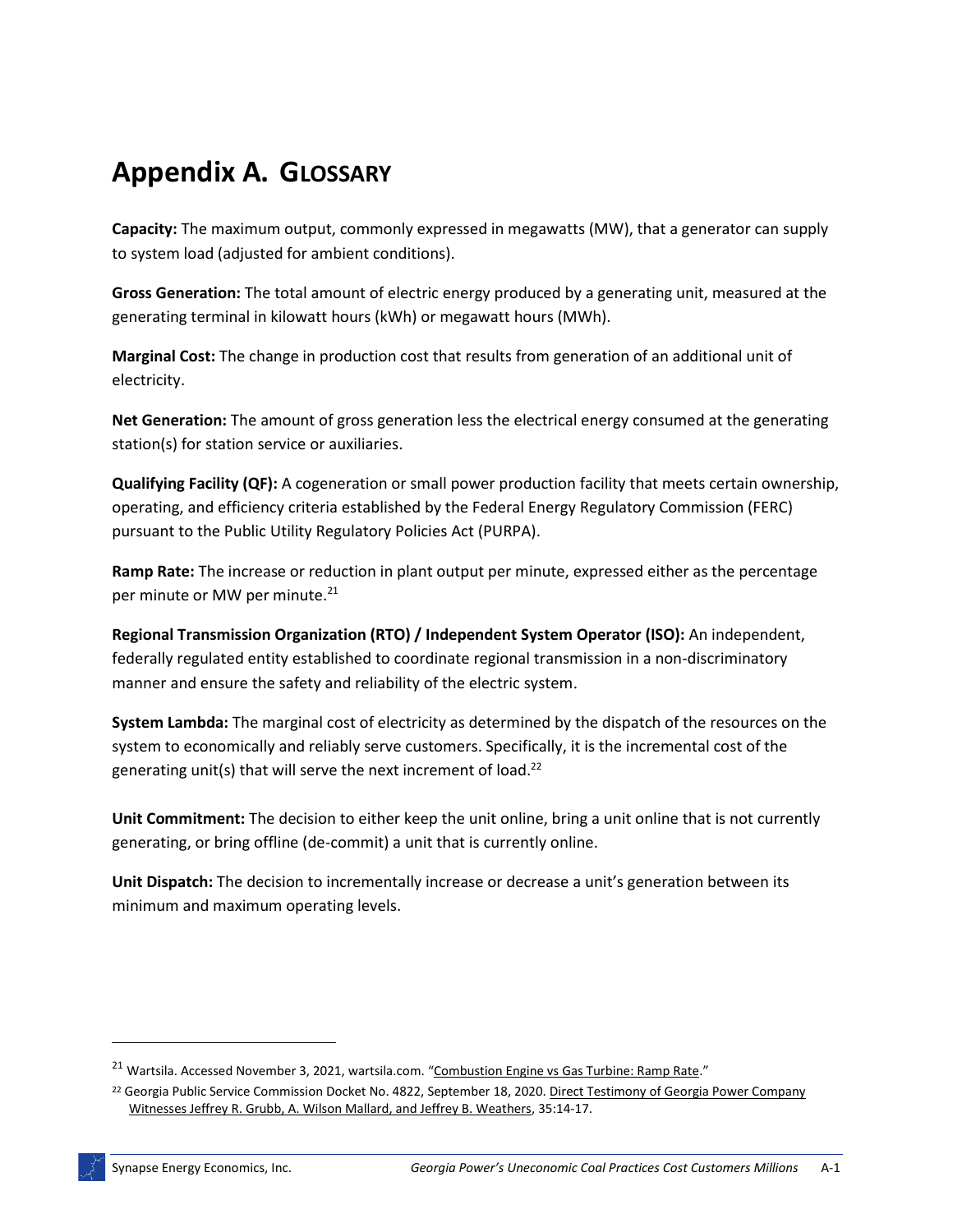# **Appendix B. DATA SOURCES AND METHODOLOGY**

Synapse Energy Economics analyzed Georgia Power's unit-commitment practices for its coal fleet from 2017 through 2020 using publicly available data from the U.S. EIA, the EPA, and the FERC. The types of data used in this analysis are shown in [Table 4,](#page-20-0) along with their sources.

| <b>Dataset</b> | <b>Overview and Purpose</b>                          |  |  |  |  |  |
|----------------|------------------------------------------------------|--|--|--|--|--|
| FERC Form 1    | Annual fixed/variable/fuel costs                     |  |  |  |  |  |
| EIA 923        | Annual net generation                                |  |  |  |  |  |
| <b>FIA 714</b> | Hourly system lambda for the Southern Company system |  |  |  |  |  |
| EPA CAMD       | Hourly gross generation for each unit                |  |  |  |  |  |

<span id="page-20-0"></span>**Table 4. Sources of data used in the analysis of Georgia Power's coal fleet**

Our assessment of unit commitment examined the following Georgia Power units:

- Bowen
- Hammond (retired in 2019)
- McIntosh (retired in 2019)
- Scherer (22.95 percent ownership share)
- Wansley

While utilities treat exact unit cost data as confidential, they are required to disclose their total fuel and operational costs on an annual basis in FERC Form 1. Net generation is also disclosed on an annual basis in FERC Form 1 and EIA 923. The combination of annual fuel costs (provided in dollars) and annual generation (provided in megawatt-hours) allowed us to calculate an average fuel cost per MWh.

Fuel cost is only part of the unit-commitment decision. The marginal cost of production that a utility uses to commit units also includes all variables costs, which can also be expressed in \$/MWh. However, there can be a grey area between fixed costs, which should not be part of unit-commitment decisions, and variable costs, which should be included in unit-commitment decisions. While the fuel costs disclosed in FERC Form 1 are accurate, the "production cost" information disclosed in FERC Form 1 represents a mix of fixed and variable costs, so using that information directly inflates the cost of operating a unit.

Instead, Synapse used a ratio of fuel costs to variable costs that offers a conservative estimate of operating Georgia Power units. Across the range of rate cases, fuel cost dockets, and other proceedings in which Synapse contributes, variable costs make up 10–15 percent of the total production cost while fuel costs make up 85–90 percent of the total production cost. To be conservative, we used the annual fuel costs from FERC Form 1 as 92 percent of total production cost and estimate that variable costs make up the remaining 8 percent of total production cost. Using this ratio and the annual generation information disclosed in FERC Form 1, we estimated an average annual total production cost in \$/MWh for each year.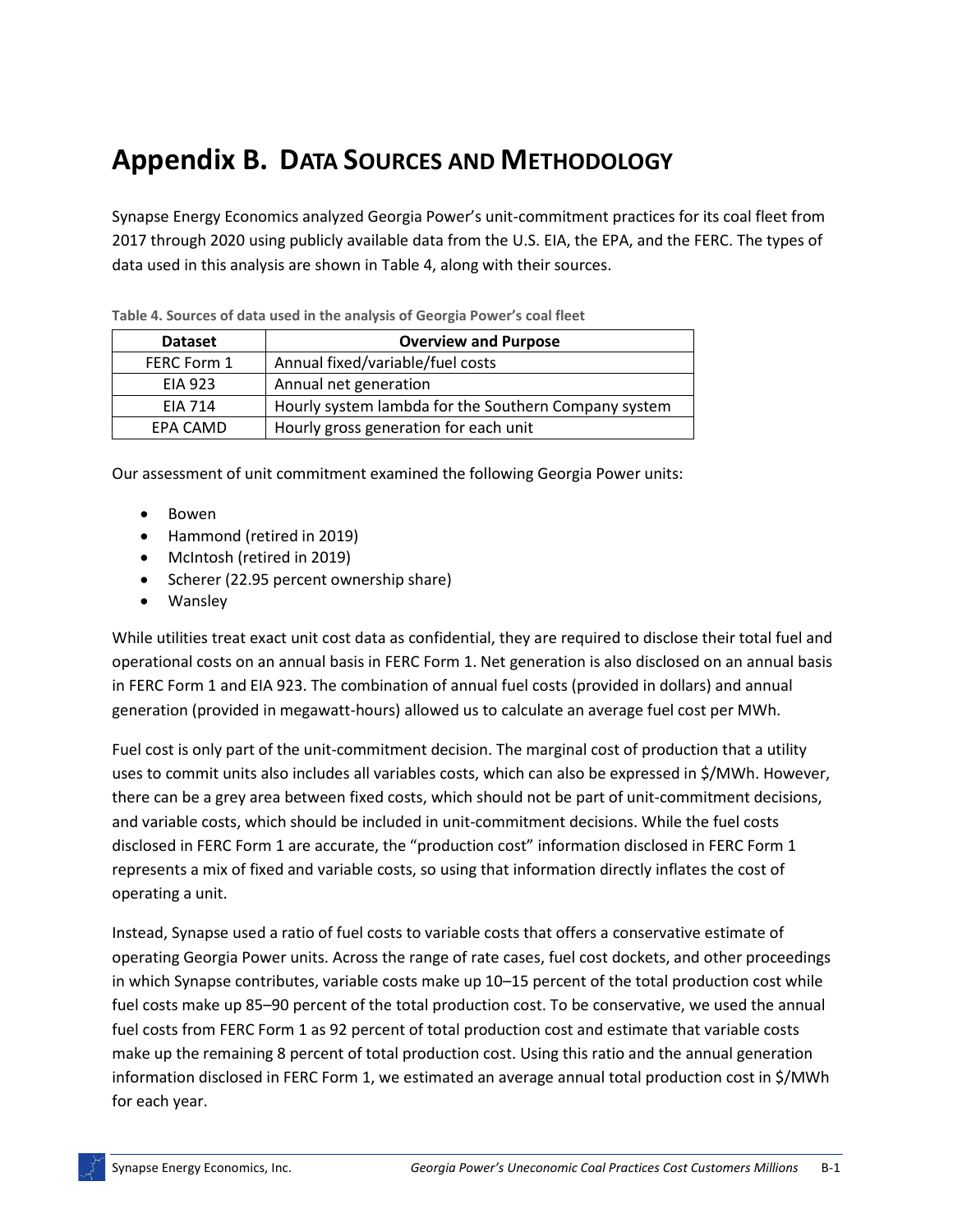The next step was to analyze whether Georgia Power's unit-commitment decisions were economic or uneconomic. This analysis had to be conducted at the hourly level and was based on three variables: system lambda in \$/MWh, net unit generation in MW, and production cost in \$/MWh. Hourly system lambda was obtained from FERC 714. Gross hourly unit generation was available from the EPA's Clean Air Markets Division (CAMD) data portal. Because EPA CAMD reports gross generation and we needed to use net generation, we developed a monthly ratio of gross-to-net generation by comparing the monthly generation totals from EPA CAMD and EIA 923. This ratio varies by month but generally falls between 85–90 percent. The applicable monthly gross-to-net ratio was applied to each hour of EPA CAMD generation, and the resulting adjustment was used as hourly generation for each unit in our dataset. Finally, we applied the annual average cost of production for each hour of the year.

Once the hourly system lambda, hourly net generation, and hourly production cost datasets were in place, we compared the system lambda to the production cost for each hour from 2017 through 2020. Hours when the production cost was higher than system lambda indicate an hour where operating the coal plant was more expensive than procuring electricity from other sources. Conversely, hours when the production cost was lower than system lambda indicate that the coal unit was committed economically.

However, we wanted to assess the total value or the total excess cost of Georgia Power's coal fleet. Because coal units have long startup times, it is possible that they can be uneconomic for more hours than they are economic and still provide value overall. To estimate the total value or total excess cost of the units, we multiplied hourly net generation by the delta between the system lambda and the calculated production cost. We calculated these results on an hourly basis and could then combine them to check the performance of each power plant on a daily, weekly, monthly, or annual basis.

#### **Unit-commitment analysis requirements**

The analysis that underlies this report examined the difference between each unit's production cost and the system lambda for each hour during the period from 2017 to 2020. This sum total of all of these hours represents the total variable, excess costs incurred by Georgia Power and paid for by customers. We used this as a proxy to represent the excess costs incurred based on the company's uneconomic commitment practices. We did this both because this was the most accurate analysis we could do based on public data, and because it is not possible that the company would incur this magnitude of losses if it was both (1) accurately representing each unit's full production cost in its unit-commitment process; and (2) making daily economic commitment decisions.

For the Commission to actually review the prudence of the company's daily unit-commitment decisions, it would need to calculate the precise excess costs based on uneconomic commitment practices. To do so, Georgia Power would need to supply two sets of unit cost and system load data: (1) data on the company's projections at the time it made each daily commitment decision, and (2) data that shows what actually happened on its system. Because Georgia Power's system is jointly dispatched with the rest of the Southern Company's system, this data would need to be provided for all units on the Southern Company's system.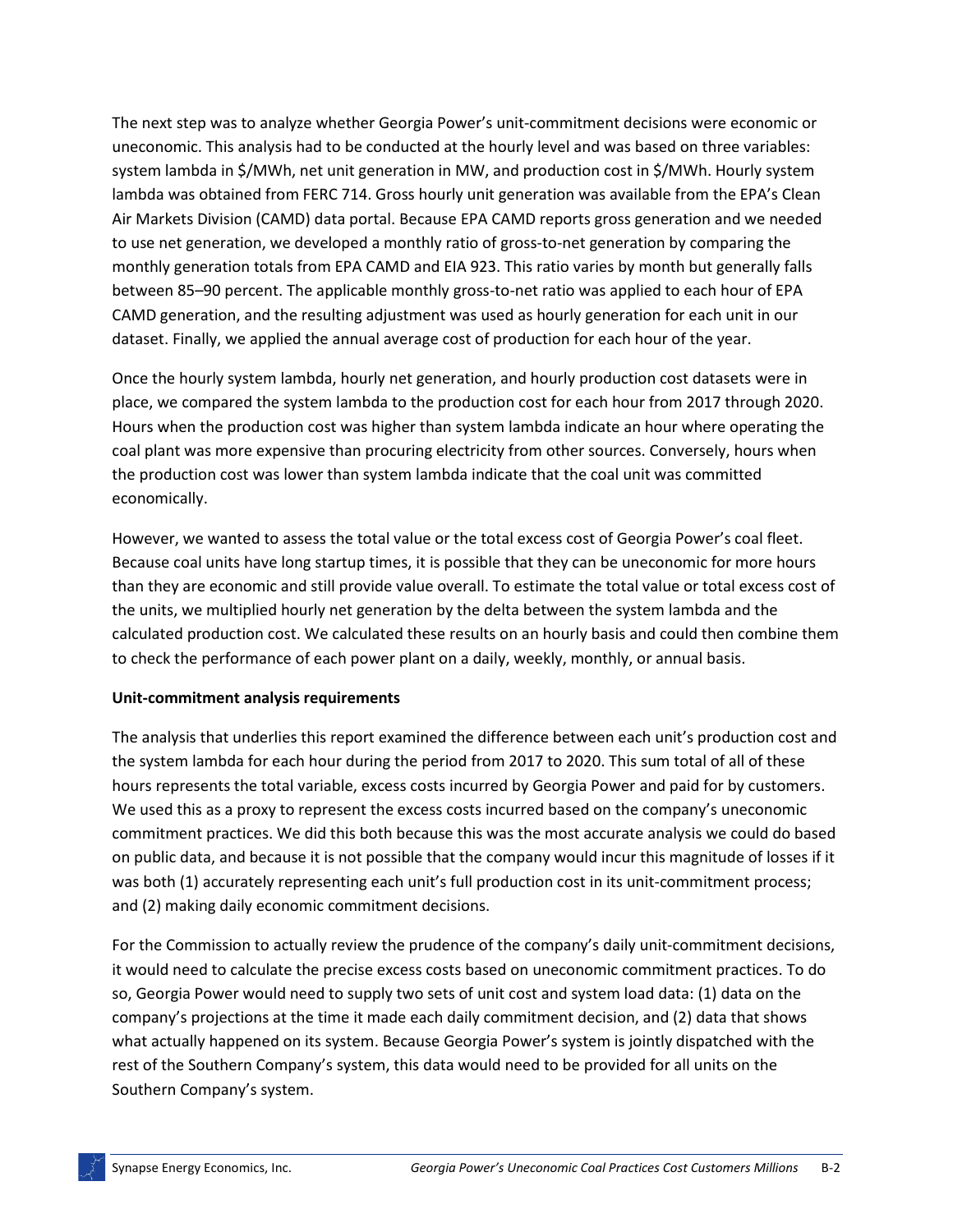In the first category, the company would need to provide each unit's projected variable costs, projected output for each unit, and projected system load. Based on this set of data, the Commission can determine whether there were periods of time, or specific "events," when the company was projecting that a unit would cost more to operate than other units available (inclusive of both variable costs and startup costs), yet still opted to bring or keep that unit online. For each of those "events," the total cost projected from uneconomic commitment can be calculated as the difference between the cost to operate the unit and the cost of operating the lower-cost alternatives that were available, net of startup costs.

Then, to calculate the total costs actually incurred and passed on to ratepayers during each of these "events," the Commission would need data on what actually happened. This includes (1) detailed hourly cost data for each unit on the company's system; (2) MWh output from each unit in each hour; and (3) total system load in each hour. From this data, the Commission can calculate the actual excess costs that were incurred during each period when the company both projected a unit would incur excess costs from operating, yet still opted to operate that unit (once again, net of startup costs).We were unable to conduct such analysis because we only have annual average cost data for each unit, and we had no information on what costs the company projected for each unit at the time it made each unitcommitment decision. However, such analysis can easily be carried out if the company provides the necessary data outlined above. Without such data, it is possible to evaluate the excess variable costs incurred by the company, but not to thoroughly scrutinize the commitment decisions that the company made.